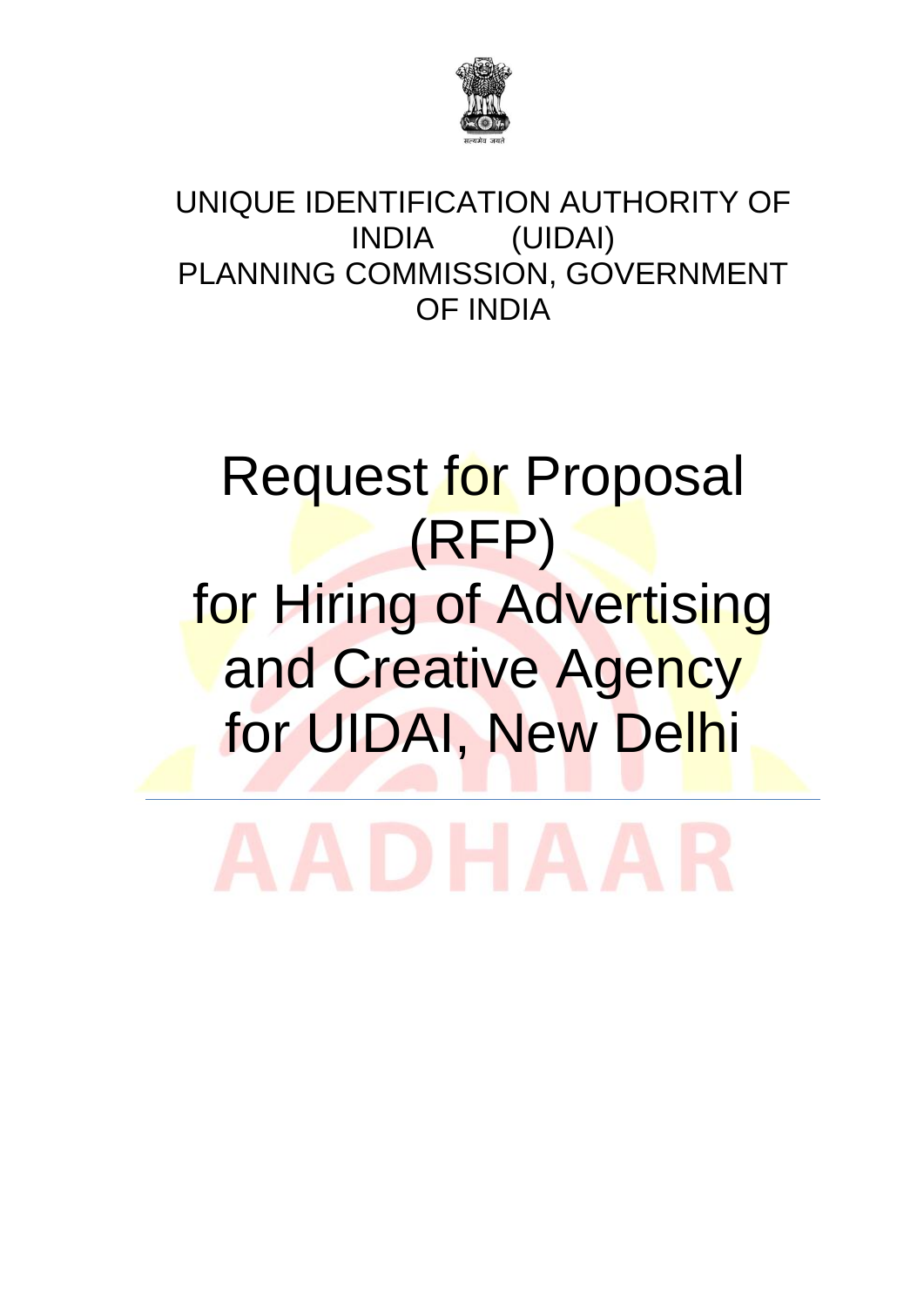

Government of India Unique Identification Authority of India 3<sup>rd</sup> Floor, Tower II, Jeevan Bharati Building, Connaught Circus, New Delhi 110001

# **REQUEST FOR PROPOSAL (RFP) FOR HIRING OF ADVERTISING AND CREATIVE AGENCY FOR AADHAAR MULTI-MEDIA CAMPAIGN**

The Unique Identification Authority of India, on behalf of the President of India, invites applications in the prescribed proforma for hiring an advertising and creative agency (hereinafter referred to as "Agency") for multi-media campaign of Aadhaar. **Please go through the full document available at [http://uidai.gov.in/.](http://uidai.gov.in/)**

- **1.** Proposal must be submitted at the UIDAI, New Delhi office in one large sealed envelope marked as "Proposal for hiring as Advertising and Creative Agency for UIDAI, New Delhi" containing the "documents satisfying qualification criteria that are required to be submitted as explained in clause 3.9 of the RFP document and Annexure I, II and III of the RFP. The name and contact details of the firm should be on all the envelopes.
- 2. The proposal must contain Demand Draft(s) of Rs.1000/- as processing fee, drawn in favour of "PAO, UIDAI, New Delhi" payable at New Delhi as processing fee, failing which the bids shall declared as non-responsive and rejected. **The processing fee must be submitted in a separate envelope, enclosed within the large sealed envelope containing the proposal.**
- 3. The agency will be hired as per the evaluation mechanism of this RFP.
- 4. The sealed envelope should reach by **23 rd July, 2014 before 1500 hours** addressed to

**ADG (Media) Unique Identification Authority of India (UIDAI) 2 nd Floor, Tower I, Jeevan Bharati Building Connaught Circus New Delhi 110001**

- 5. Firms may send one representative on their behalf to be present on  $24<sup>th</sup>$  July, 2014 at 1500 Hours when the sealed envelope covers are opened.
- 6. Firms may contact ADG (Media) at Unique Identification Authority of India (UIDAI), 2<sup>nd</sup> Floor, Tower I, Jeevan Bharati Building, Connaught Circus, New Delhi 110001, for any clarification on the RFP before 12<sup>th</sup> July, 2014
- 7. UIDAI reserves the right to reject any or all of the responses to this RFP without assigning any reason. UIDAI takes no responsibility for delay, loss or nonreceipt of response to RFP.
- **8. On the basis of scores given by the committee, it is envisaged to hire a single firm for the services as per scope of work listed under SECTION II of this RFP.**

## **Important dates:**

| S No. | <b>Activity</b>                                     | <b>Date</b>                               |
|-------|-----------------------------------------------------|-------------------------------------------|
|       | Last date for submission of queries                 | $12^{th}$ July, 2014                      |
|       | Last date for submission of response<br>to RFP      | $23^{\text{rd}}$ July, 2014 by 1500 hours |
| 3     | Date and time for opening of bid<br>envelope covers | $24th$ July, 2014 at 1500 hours           |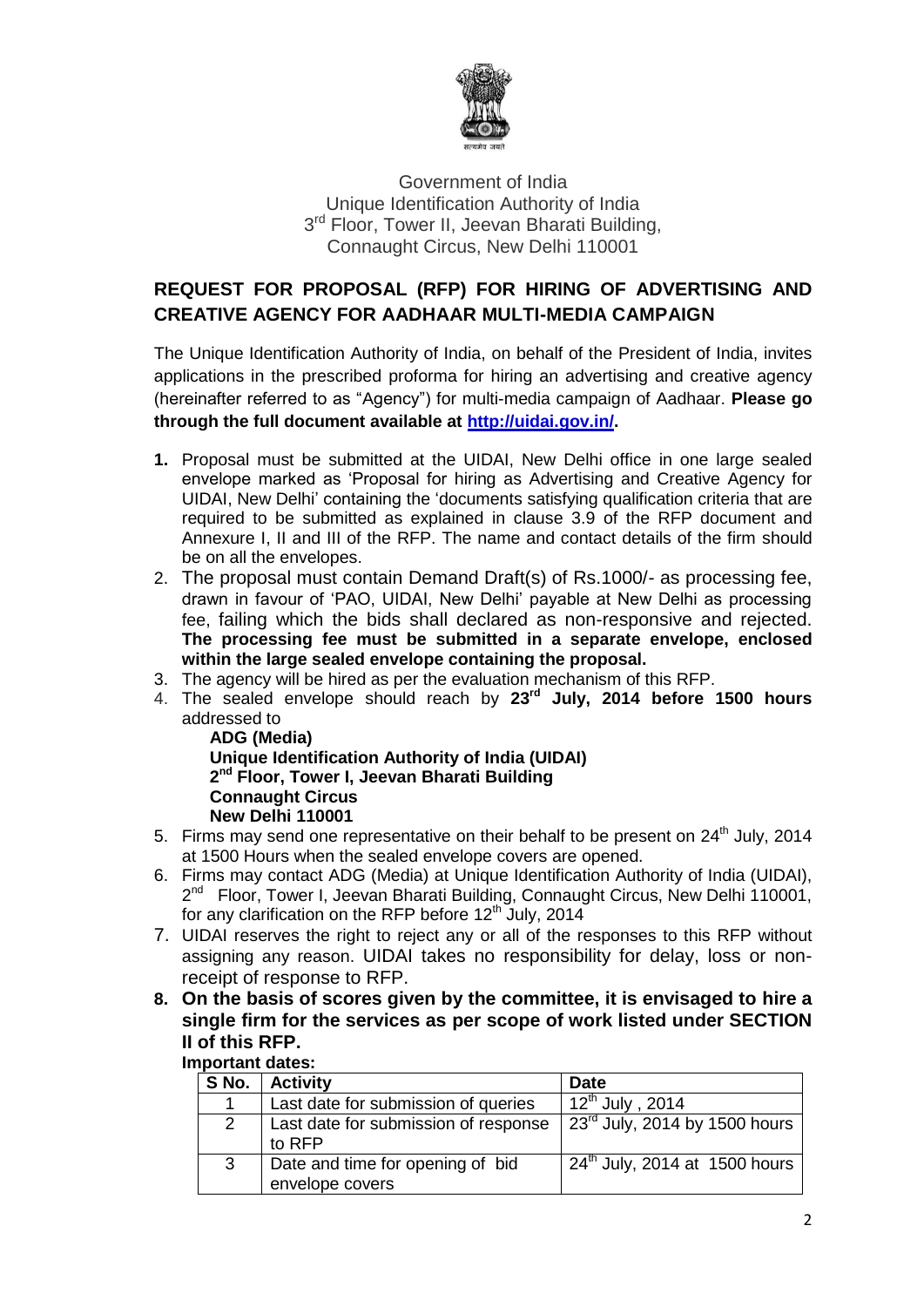#### **TABLE OF CONTENTS PROPOSAL FOR HIRING ADVERTISING AND CREATIVE AGENCY FOR AADHAAR CAMPAIGN**

| <b>SECTION I: BACKGROUND</b>                                                                          | 4                    |  |
|-------------------------------------------------------------------------------------------------------|----------------------|--|
| <b>SECTION II- BRIEF FOR MEDIA AGENCY</b>                                                             |                      |  |
| 2.1 Brief                                                                                             |                      |  |
| 2.2 Scope of Work for Agency                                                                          |                      |  |
| <b>SECTION III: ELIGIBILITY CRITERIA</b>                                                              |                      |  |
| <b>SECTION IV EVALUATION PROCEDURE</b>                                                                | $8 - 9$<br>$10 - 12$ |  |
| <b>4.1 Evaluation process</b>                                                                         |                      |  |
| 4.2 Selection of Agency                                                                               |                      |  |
| <b>4.3 Allocation of Work</b>                                                                         |                      |  |
| <b>SECTION V: GENERAL CONDITIONS</b>                                                                  | 13                   |  |
| 5.1 Processing Fee                                                                                    |                      |  |
| <b>5.2 Penalties</b>                                                                                  |                      |  |
| 5.3 Performance Bank Guarantee (PBG)                                                                  |                      |  |
| <b>SECTION VI:</b><br><b>GENERAL TERMS AND</b><br><b>CONDITIONS</b><br><b>OF</b><br><b>AGGREEMENT</b> | $14 - 17$            |  |
| <b>6.1 Nativity</b>                                                                                   |                      |  |
| 6.2 Relationship                                                                                      |                      |  |
| 6.3 Right to rejection and right to annulment                                                         |                      |  |
| 6.4 No obligation                                                                                     |                      |  |
| <b>6.5 Fraud and Corruption</b>                                                                       |                      |  |
| <b>6.6 Confidentiality</b>                                                                            |                      |  |
| <b>6.7 Governing Language</b>                                                                         |                      |  |
| 6.8 Applicable Law                                                                                    |                      |  |
| <b>6.9 Jurisdiction of Courts</b>                                                                     |                      |  |
| 6.10 Tenure                                                                                           |                      |  |
| <b>6.11 Advertising and Promotion</b>                                                                 |                      |  |
| 6.12 Indemnity                                                                                        |                      |  |
| 6.13 Termination / Withdrawal                                                                         |                      |  |
| 6.14 Only one application                                                                             |                      |  |
| 6.15 Amendment                                                                                        |                      |  |
| <b>6.16 Disclaimer</b>                                                                                |                      |  |
| <b>6.17 Binding Clause</b>                                                                            |                      |  |
| 6.18 Agency's Integrity                                                                               |                      |  |
| 6.19 Agency's Obligations                                                                             |                      |  |
| <b>SECTION VII: SPECIFIC TERMS AND CONDITIONS</b>                                                     | 18                   |  |
| <b>ANNEXURE I: DECLARATION (ON THE RESPONDENT'S LETTER HEAD)</b>                                      | 19                   |  |
| <b>ANNEXURE II: QUALIFICATION CRITERIA</b>                                                            | $20 - 21$            |  |
| ANNEXURE III: CHECKLIST FOR SUBMISSION OF RESPONSE                                                    |                      |  |
| <b>TO RFP</b>                                                                                         |                      |  |
| ANNEXURE IV: TERMS AND CONDITIONS OF AGREEMENT                                                        | $23 - 25$            |  |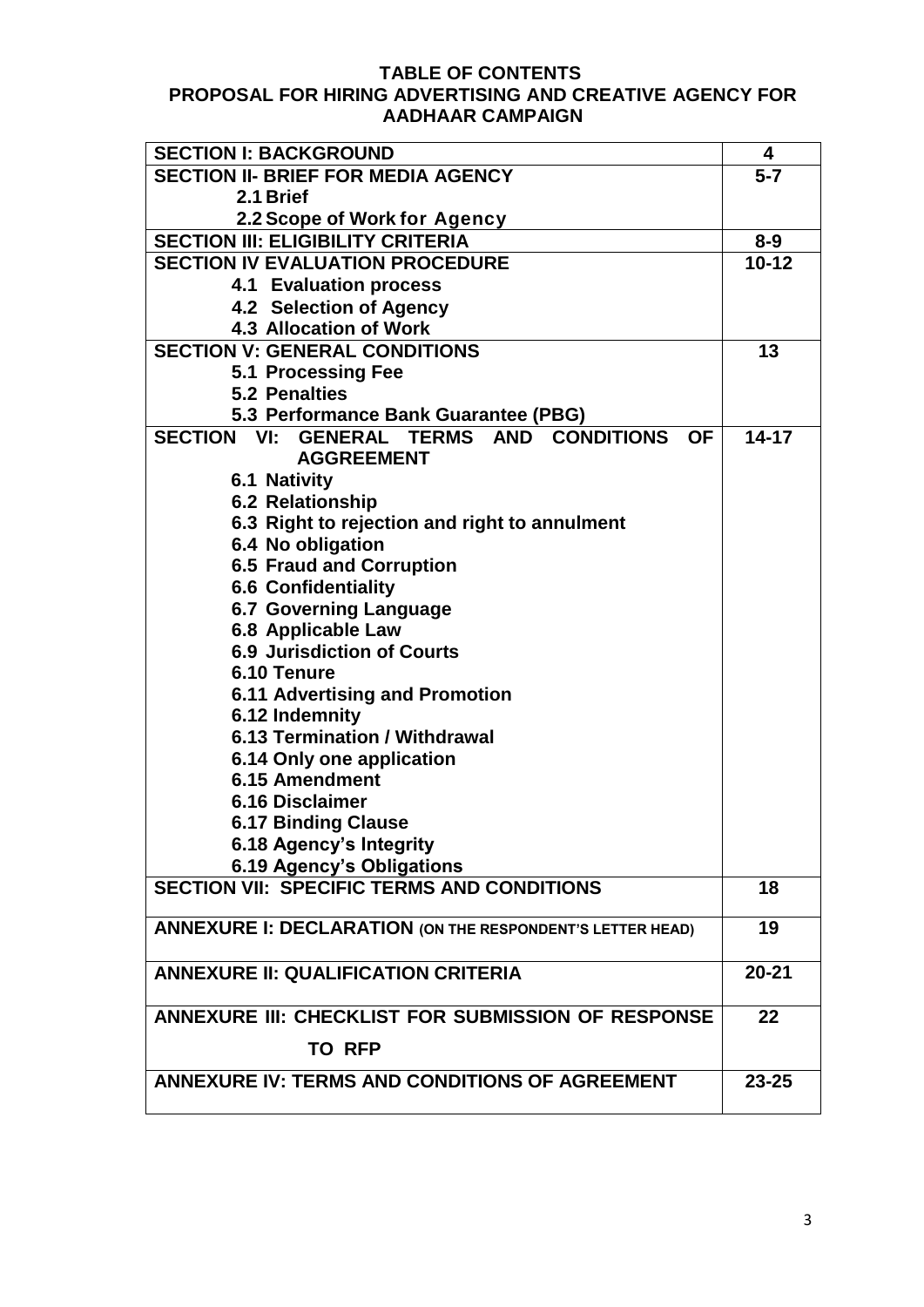#### **SECTION I: BACKGROUND**

The UIDAI seeks a communication partner to position it as the world"s most sophisticated identification service provider.

An iconic campaign is envisaged that stands out for simplicity and reaches to multiple stake holders, most critically each and every of the 1.2 billion residents of India.

We have no stereo types in mind. Originality of thought and economy in use of scare public resources will be valued.

The Vision, core values and Mission statement of the organization are:

**Vision:** *To empower residents* of India with a unique identity and a digital platform to authenticate anytime, anywhere.

#### **Core Values:**

- i. We value integrity
- ii. We are committed to inclusive nation building
- iii. We pursue a collaborative approach and value our partners
- iv. We will strive towards excellence in services to residents and service providers
- v. We will always focus on continuous learning and quality improvements
- vi. We are driven by innovation and provide a platform for our partners to innovate
- vii. We believe in a transparent and open organization

#### **Mission Statement:**

- 1. Deliver Aadhaar numbers to residents with a well-defined turnaround time and adhering to stringent quality metrics
- 2. Collaborate with partners to setup infrastructure which provides convenience to residents for updating and authenticating their digital identity
- 3. Collaborate with partners and service providers in leveraging Aadhaar to serve residents effectively, efficiently and equitably
- 4. Encourage innovation and provide a platform for public and private agencies to develop Aadhaar linked applications
- 5. Ensure availability, scalability and resilience of the technology infrastructure
- 6. Build a long term sustainable organization to carry forward the vision and values of the UIDAI
- 7. Make it attractive for the best global expertise in different fields to collaborate and provide valuable insights to the UIDAI organization.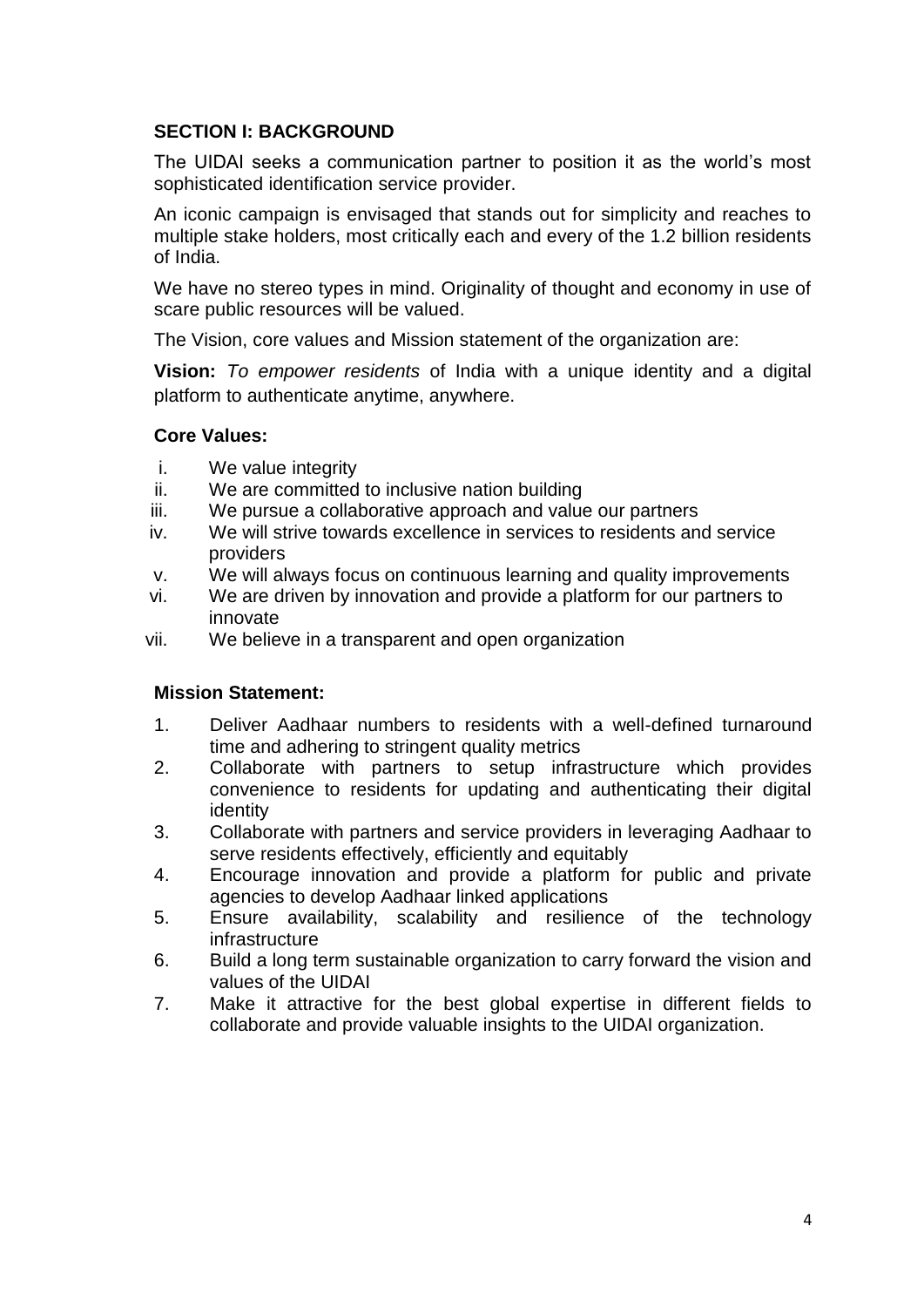#### **SECTION II: Brief for Media Agency**

**2.1 Brief:** The UIDAI was established by the Government of India in 2009 to support unique identification of individuals using biometric technology anytime, anywhere. In the preceding 5 years the Authority has enrolled over 65 crore individuals and made operational the world's most sophisticated online authentication platform that uses both fingerprint and iris images to authenticate a person in real-time.

The project has had zero time and cost overrun and is globally recognised for its path breaking use of biometric technology for developmental rather than security and forensic purposes.

Currently, Aadhaar, the brand name of the UID provided by the Authority is widely recognised and is primarily associated with the Aadhaar Card. The fact is that Aadhaar is a 12 digit number and the world's first digital identification platform. No card is issued to residents at all but this USP is lost to most except the very discerning.

Unlike conventional ID systems Aadhaar does not recognise a person by photo, name, age, gender or address. Instead it relies on , fingerprints and iris, to uniquely identify a person. Given the uniqueness of biometrics no one can get two Aadhaar numbers and nor can a fake/non -existent person get Aadhaar. This is unlike any other ID system in the world.

The other USP of Aadhaar is that it is a digital/Virtual ID that works online. It is hosted on a public platform which allows a registered agency to authenticate a person, anytime, anywhere using a telephone line. No internet, leased or broadband connection is needed. This makes it possible for Aadhaar authentication services to be used in far flung and rural areas. Aadhaar online works where ever a mobile phone works with the help of a widely available, inexpensive device.

Appreciating the power of Aadhaar to uniquely recognise a person more than 179 Government/Public/Private Sector organisations have already registered themselves to use it for providing services as diverse as banking, insurance pensions, access control, attendance, subsidised rations, health care etc. The Authority increasingly wants people to associate Aadhaar with online authentication not just an ID much less a card.

Individuals find Aadhaar useful in many ways. For some, the poorest it's their first Government ID. For everyone it's their first Digital ID. It helps people get telephone and LPG connections, bank accounts, insurance policies, railway reservations, entry into airports and many other conveniences. Aadhaar is voluntary and it"s only the convenience and empowerment associated with it that drives people to opt for it.

In recent months some reservations on Aadhaar have cropped up, mostly misconceived. The main ones relate to

- 1. Lack of statutory status
- 2. Mandatory usage
- 3. Encroachment of individual privacy
- 4. Transgression of limited government
- 5. Use of untested biometric technology
- 6. Partnership with private sector.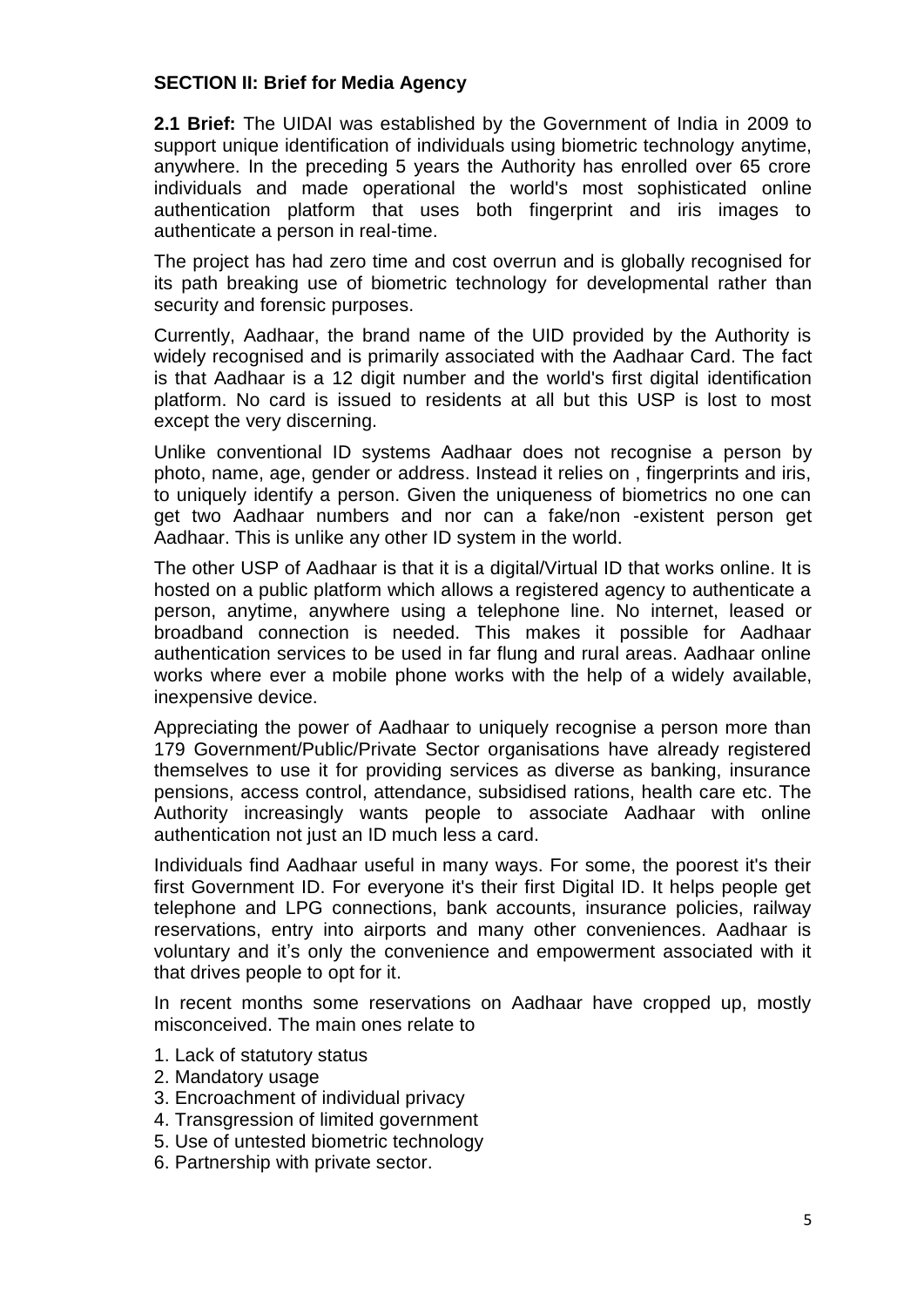The fact is the UIDAI is a bonafide legal entity; it is administered like any office of the Government of India and is fully accountable to the Parliament, C&AG etc. Also, while the UIDAI or the Government of India has never mandated exclusive use of Aadhaar, some State Governments and other service providers may have done so recognising its efficacy in removing fake and duplicates from the system. In most cases robust exception management systems have been provided. In addition, Aadhaar protects and promotes privacy and can only be used with the explicit consent of the individual. It is the only ID in the world which has a paperless version that precludes data/ID theft.

The UIDAI as a matter of policy does not tag, track or profile individuals. Following a minimalist philosophy it mandates collection of only 4 demographic fields- name, age, gender and address. As a rule the UIDAI does not aggregate data basis the use of Aadhaar by an individual nor does it enlarge the demographic information of the individual with it on any other account. The UIDAI encrypts both biometric and demographic data at source and does not share it with anyone except with the explicit consent of the Aadhaar holder.

Having collected, processed and assigned over 65 crore Aadhaar numbers using biometric de-duplication and successfully carried more than 9 crore biometric authentications of all age and user groups including the old and infirm, manual labourers and the likes, the UIDAI has made India the global leader in biometric technology. The UIDAI uses government and private sector human resource, believing both to be national assets.

Thousands of young professionals work on the project to make Aadhaar a unique example of nation building. The highest possible care is taken to secure data and the organisation has a spotless record, and is the envy of many.

The capability of Aadhaar to weed out fake and duplicates, to work on line and offline, to work using simple and inexpensive devices, its dependency on basic mobile connectivity and no more, its service orientation and its fulfilment of the right to identity of individuals are key aspects of the project.

The UIDAI seeks a communication partner with a track record, adept at print, electronic and social media to position Aadhaar as an empowering (for the individual) and transformational (for the system) national programme.

#### **2.2 Scope of Work for agency**

**2.2.1 The hired agency would focus on implementing a national level communication strategy so that customised messages such as Aadhaar's benefits, its utility, applications, reach different segments of the ecosystem. To fulfil this objective, the agency will provide services related to Aadhaar's strategic marketing communication needs in the areas of brand management, creative and media planning.**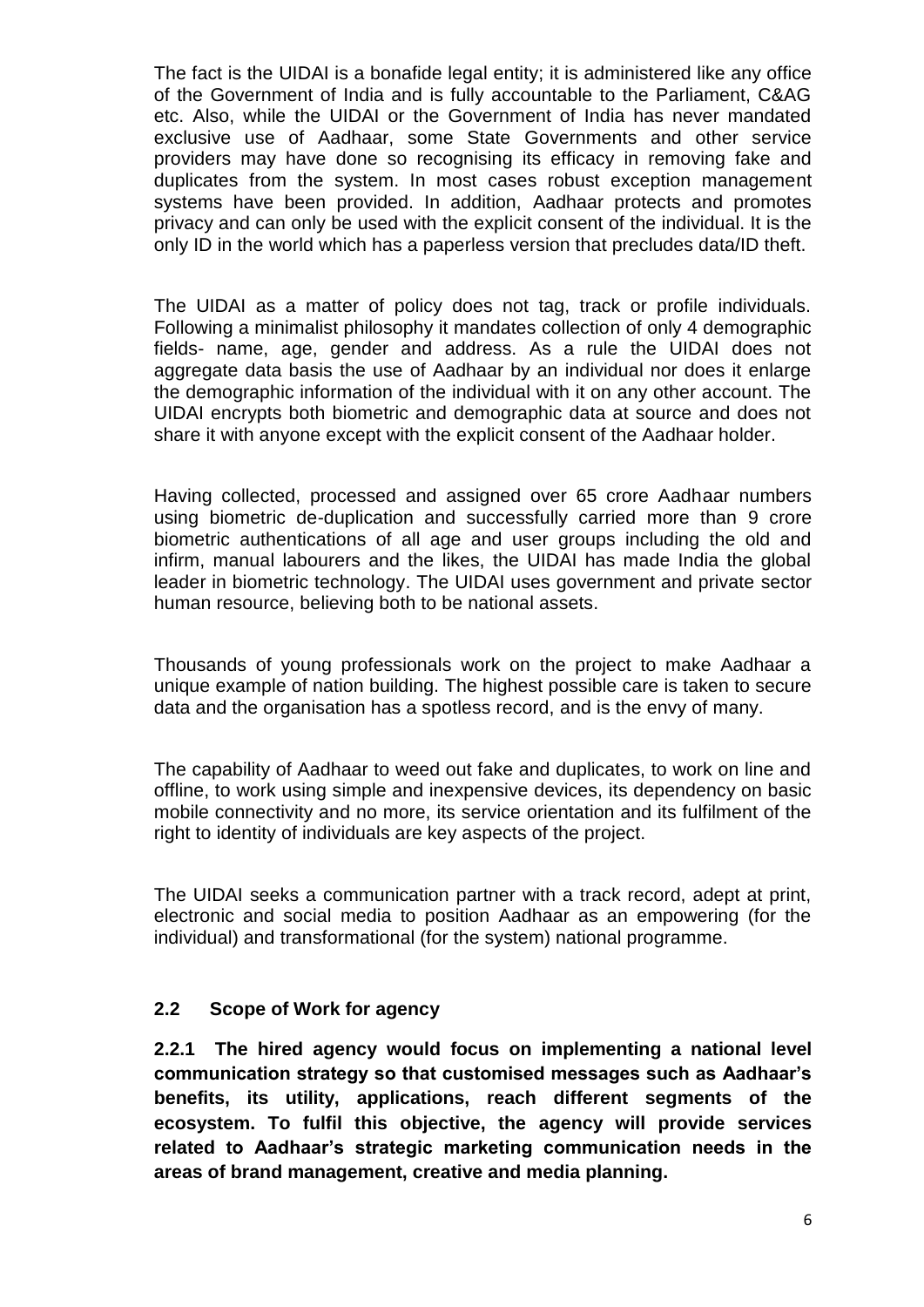#### **2.2.2. Conceptualization and creation of multi-media campaign across all media platform:**

**TV advertisements/ radio jingles / short films / documentaries:** Audio-visual IEC material, including, but not limited to the following will need to be produced

- Television commercials on various features and benefits of Aadhaar
- Short-films on key processes, achievements
- Radio jingles
- Innovative interactive programs on television or radio

**2.2.3 Print/Display advertisements:** The Agency is to design print/display creatives in various languages as per Eighth schedule of the Constitution of India, for various media as per the requirement of the UIDAI. The list of activities would include but not be limited to the following:

- Advertisements in print media, internet portals,
- Information material: pamphlets, leaflets, brochures, banners etc.
- Outdoors: posters, handouts, banners, hoarding, display panels etc.
- IEC material for other needs such as training, etc.
- Translation and Adaptation of creatives in regional languages as per requirement

**2.2.4. Development of other IEC Material:** Development of other IEC print materials for outdoor publicity like, booklets, folders, leaflets, posters, calendars, diaries, advertisements in railway reservation tickets, electricity and gas bills, postal stationeries etc. Creation of complete Aadhaar brand identity templates, kits and manuals for use across situations and by Registrars, Enrolling Agencies and other UIDAI partners

**2.2.5 Media planning:** A media list comprising suitable newspapers, magazines, television channels, radio stations, will be prepared keeping in view the need and relevance of advertisement message and the target audience.

**2.2.6 Social media/Web marketing:** Expand and strengthen presence on social media, create awareness on important internet sites/portals:

- Engage with target audience through popular social networking platforms
- Monitor content related to UIDAI and assess impact on brand Aadhaar
- Mitigation of adverse comments / events / trends

**2.2.7** The selected agency will be required to provide the creative design for an Annual calendar and a diary. The UIDAI expects the design of both these products to be of an exceptional quality that makes them collector items.

**2.2.8** The hired agency will be required to obtain permission/license/ clearance from the concerned regulatory/statutory authorities at all stages at their own cost prior to releasing any publicity material.

**The media campaign should be high on recall and it should position UIDAI as empowering for the individual and transformational for the nation. To achieve these objectives the UIDAI may allocate between Rs.20-30 crore per annum on the campaign. This should however, be taken as only an illustrative amount and no commitment is being made by the UIDAI to do so.**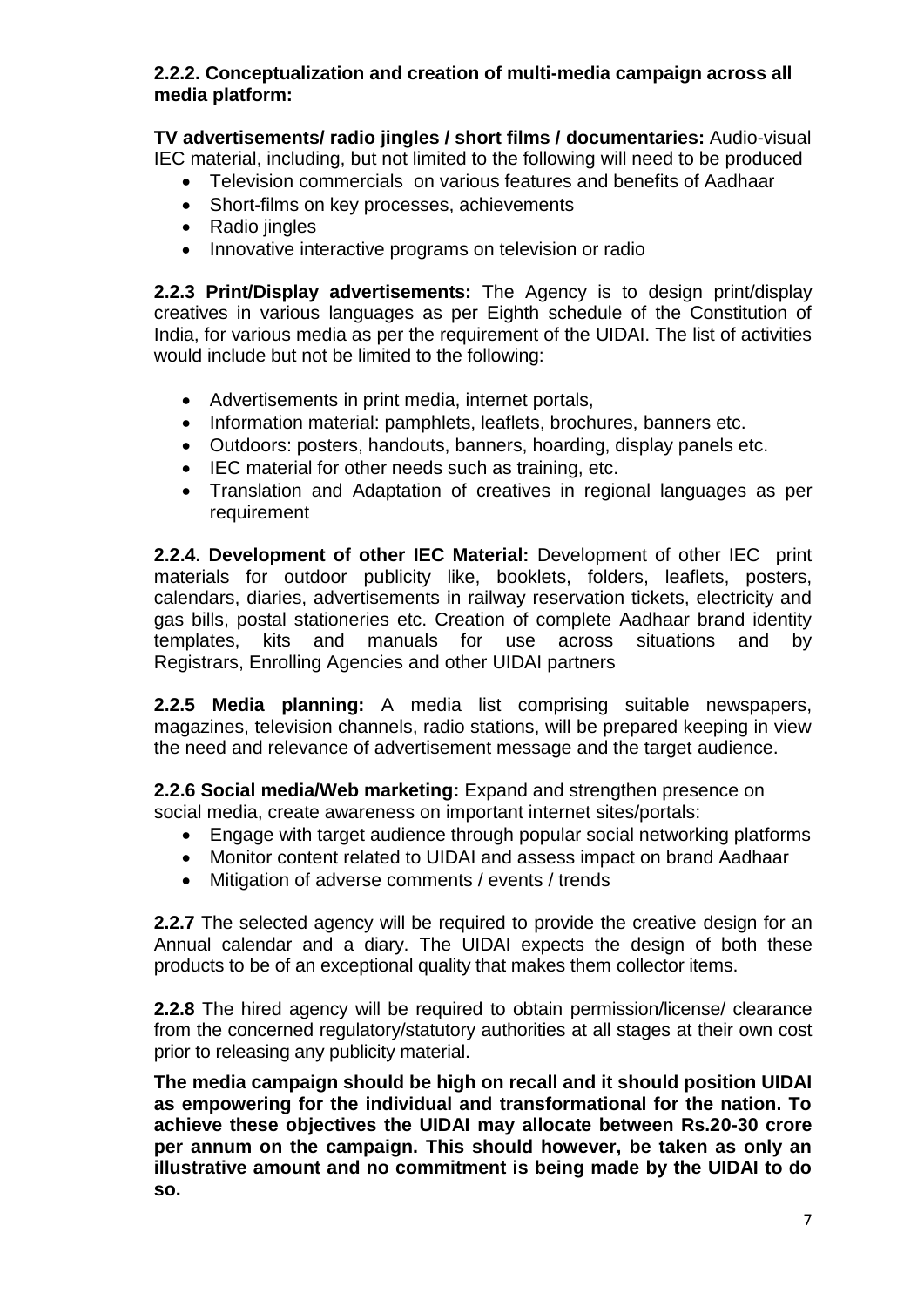## **SECTION III: ELIGIBLITY CRITERIA**

**3.1.** The RFP can be responded to only by registered business entities that have their registered/Head office/branch office in Delhi/NCR as per INS book 2012-2013. **No consortia shall be allowed to apply in this RFP.**

**3.2.** The business entity must be incorporated under any of the following Acts - The Partnership Act, 1932 or the Limited Liability Partnership Act 2008 o r the Companies Act 1956. Along with the General Eligibility criteria, prescribed herein, Respondent has to satisfy the following qualification criteria for being considered. **Proprietorship firms need not apply.**

#### **3.3. The firm should be empanelled with DAVP either as a Print-media creative agency and/or a multi-media creative agency. The firm should also be an accredited member of the Indian Newspaper Society (INS).**

**3.4.** The firm should have clocked an annual turnover of Rs. 200 crores per annum since last two financial years, ending FY 2012-13.

**3.5.** The firm should have provided creative (print + electronic), design, brand management services. It should have provided social media marketing and digital marketing services consistently since past three years. Proof of the same may be included in the documents that are to be submitted (as per Annexure) and shown at the time of presentation.

**3.6.** The firm also needs to have handled at least three accounts of billing size not less Rs. 10 crores each, in each of the last two years, ending FY 2012-13. Proof of the same may be included in the documents that are to be submitted (as per Annexure II) and sample creative work done for such clients should be showcased at the time of presentation.

**3.7.** The firm should have adequate personnel to handle a multi-media/multilingual communication campaign. The CVs of the servicing team that the firm intends to deploy for UIDAI"s work needs to be submitted.

#### **3.8 The firm should not be in litigation with any ministry/department/organisation under of the Government of India.**

## **3.9 List of documents to be submitted as part of response to RFP (Refer to Annexure II)**

- 1 Covering letter on agency"s letter head
- 2 Five best creatives utilised in print campaigns in the last three years
- 3 Showreels of five best TV commercials, short-films produced in the last three years
- 4 Past work done in social media marketing and internet marketing
- 5 Declaration in the format given in **Annexure I**
- 6 Details of Qualification criteria as given in **Annexure II**
- 7 Checklist in the format given at **Annexure III**
- 8 Any other supporting information that is relevant to proposal

**All documents must be properly marked. The response to RFP (eligibility documents, print creatives, etc.) should be submitted in one hard copy (signed on every page). Showreels of audio-video work is to be submitted in one DVD/CD only.**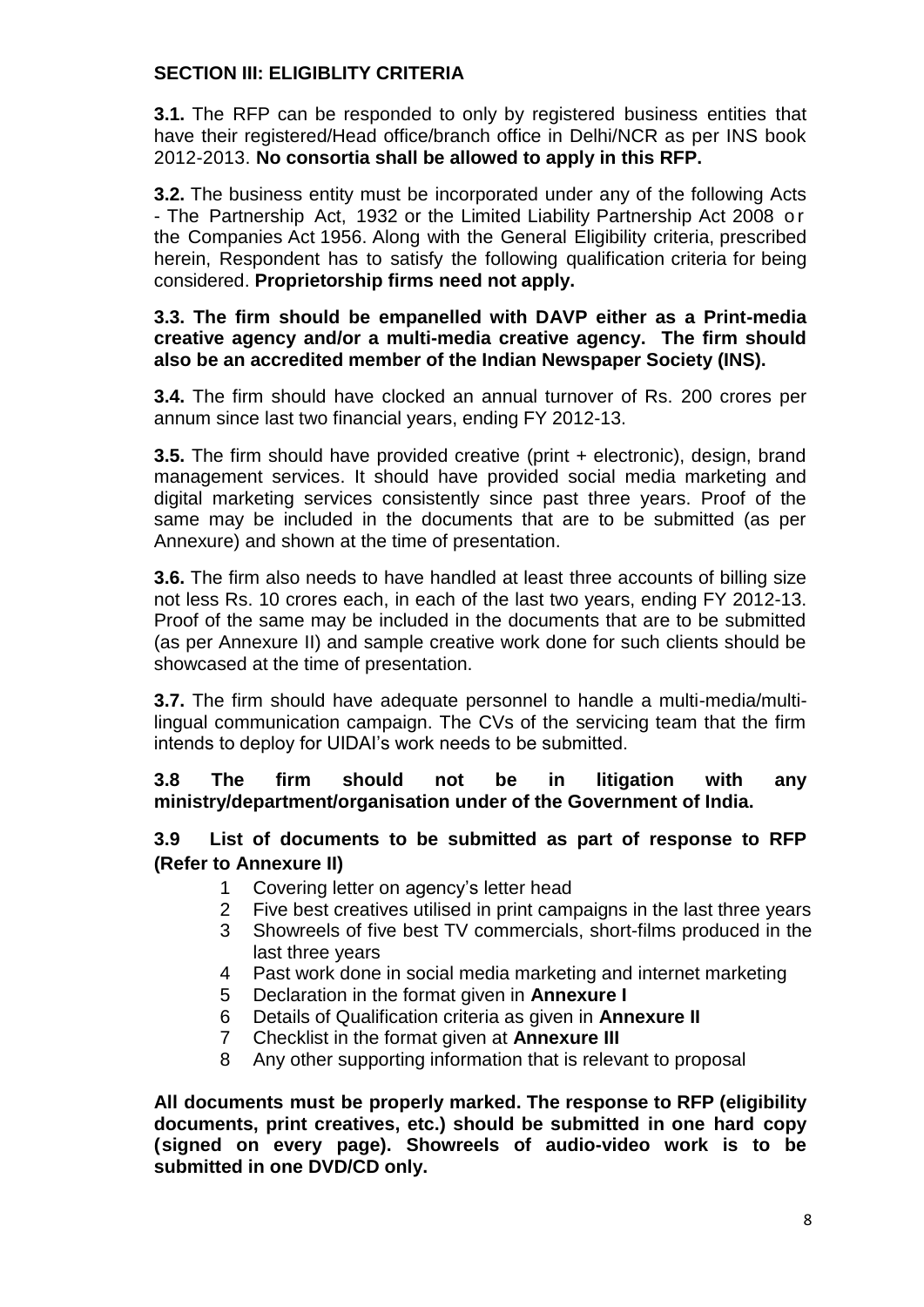## **3.10 Disqualification**

UIDAI may at its sole discretion and at any time during the evaluation of application, disqualify any applicant, if the applicant:

- (i) Submitted the application after the response deadline;
- (ii) Made misleading or false representations in the forms, statements and attachments submitted in proof of the eligibility requirements;
- (iii) Exhibited a record of poor performance such as abandoning works, not properly completing the contractual obligations, inordinately delaying completion or financial failures, etc. in any project in the preceding three years;
- (iv) Submitted an application that is not accompanied by required documentation or is non-responsive;
- (v) Failed to provide clarifications related thereto, when sought;
- (vi) Submitted more than one application on its own;
- (vii) Was declared ineligible/blacklisted by the Government of India/State/UT Government;
- (viii) Is in litigation with Government of India;

#### **3.11 Important Dates:**

| S No.        | <b>Activity</b>                                     | <b>Date</b>                        |
|--------------|-----------------------------------------------------|------------------------------------|
| 1            | Last date for submission of queries                 | $12^{th}$ July, 2014               |
| 2            | Last date for submission of response<br>to RFP      | $23^{rd}$ July, 2014 by 1500 hours |
| $\mathbf{3}$ | Date and time for opening of bid<br>envelope covers | $24th$ July, 2014 at 1500 hours    |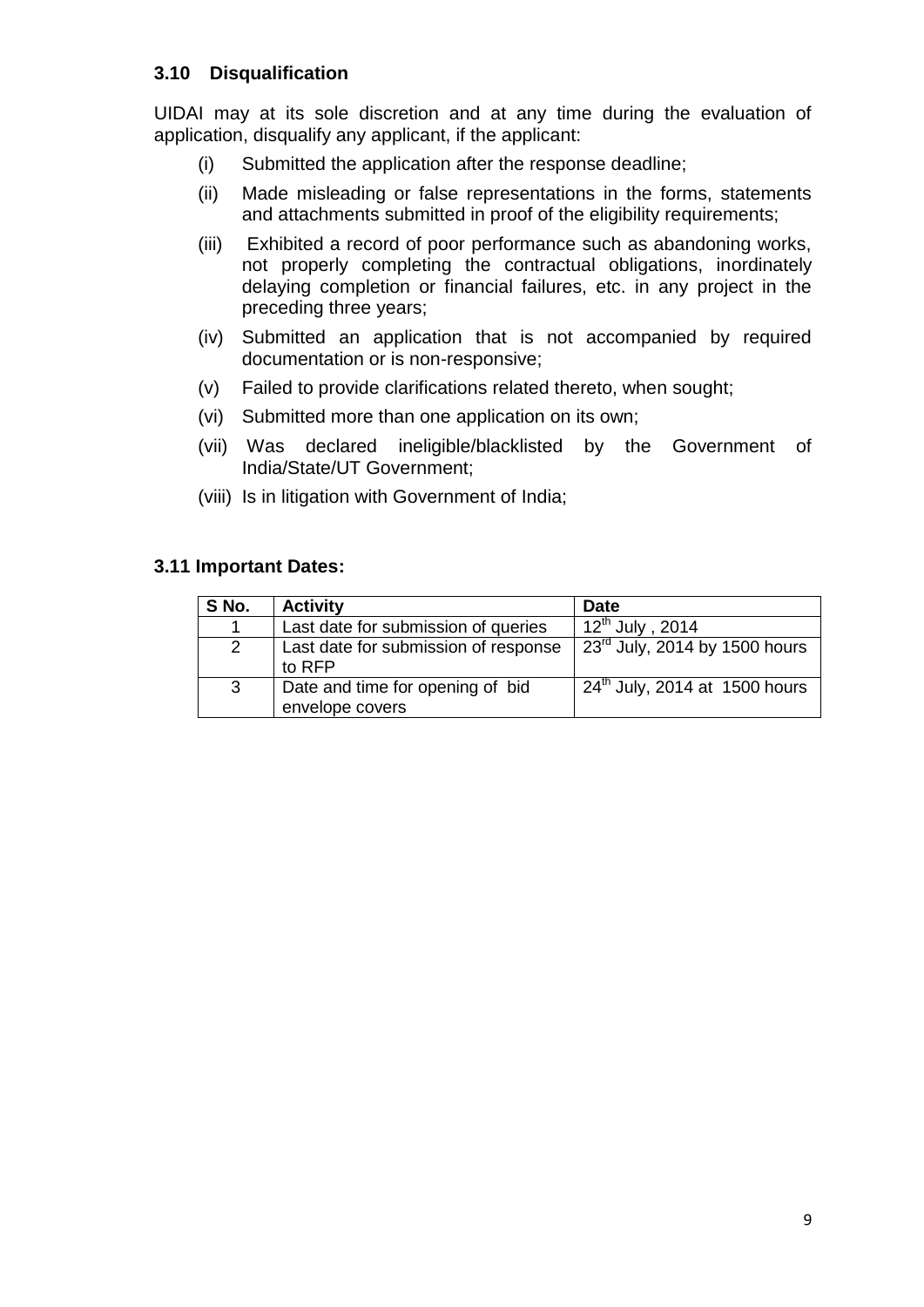## **SECTION IV- EVALUATION PROCEDURE**

In order to hire an advertising and creative agency, the UIDAI will constitute an Evaluation Committee to evaluate the proposals submitted. During evaluation of proposals, UIDAI, may, at its discretion, ask the bidders for clarification on their applications. The process for selection is as given below-

#### **4.1 Evaluation process:**

Scrutiny of eligibility criteria mentioned in SECTION III for responsiveness to the RFP will be done by the Evaluation Committee to determine whether the documents have been properly signed, qualification criteria fulfilled and all relevant papers submitted and whether the response to RFP is generally in order. The evaluation committee can seek additional information from the applicants, if needed. The response to the RFP not conforming to requirements viz. DAVP empanelment, financial turnover requirement, office location and past work record will be rejected.

4.1.1 All firms who satisfy the eligibility criteria will be called for making a presentation / pitch.

4.1.2. **Technical Evaluation**: The agencies will make a presentation outlining/suggesting their proposed media strategy and plan for the UIDAI which will unfold over next three years. **The presentation schedule will be published on http://uidai.gov.in/uid-tenders.html.**

**Based on the presentation made by the agencies, UIDAI will hire a single agency.**

## **Brief for presentation / pitch**

*1. The aim of the Media Strategy and Plan will be to position Aadhaar as the first online digital ID of the world consistent with the organization goals:*

- *To empower residents of India with a unique identity and a digital platform to authenticate anytime, anywhere.*
- *Collaborate with partners and service providers in leveraging Aadhaar to serve residents effectively, efficiently and equitably.*
- *Encourage innovation and provide a platform for public and private agencies to develop Aadhaar linked applications.*
- *Ensure availability, scalability and resilience of the technology infrastructure.*

**2. The target groups of the media strategy and plan will be the following: Population at large** comprising of over 65 crore residents who have got Aadhaar and an almost equal number of residents who are yet to get one. The former will be encouraged to use Aadhaar to access services as a safe, secure and robust proof of identity. The latter will need to be encouraged/motivated to enroll for Aadhaar.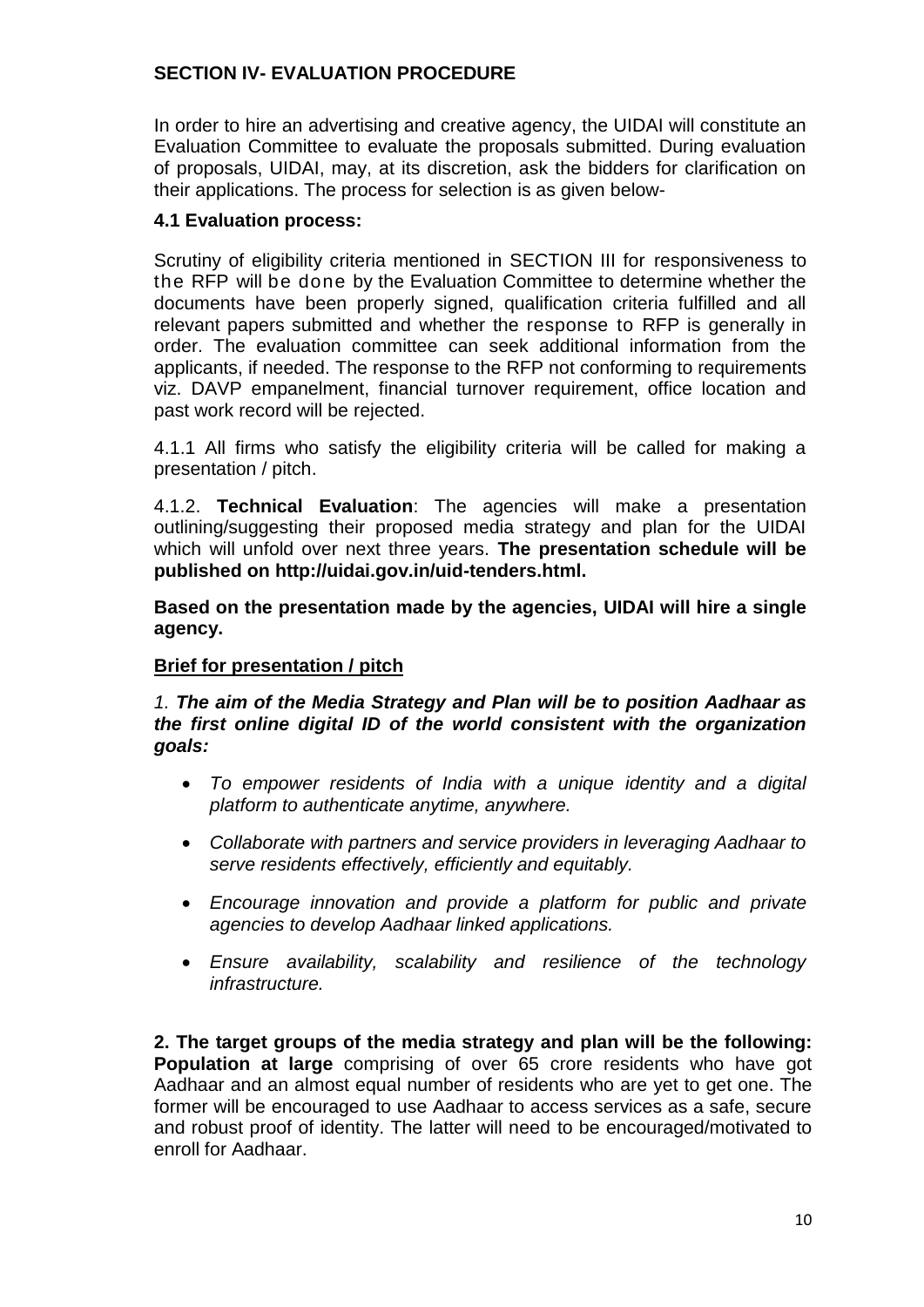**Central and State Government Departments and Public Sector Undertakings** - The thrust of the communication to this group would be to use Aadhaar for provision of service to individuals to increase transparency and accountability.

**Corporate sector** – The communication will focus on business efficiency and customer delight Aadhaar is capable of providing. In particular financial institutions, telecom companies large corporate will be targeted.

**Regulatory Authorities** – The communication will highlight how Aadhaar enhances compliance to regulatory provision.

**UIDAI eco-system partners** – The communication will reach out to Registrars, Enrolment Agencies, Operators, Verifiers, Supervisors and Document Management Service agency, Aadhaar letter printers, the Post Office, contact centre employees and all other personnel directly working with the UIDAI. The effort will be to make these disparate groups take pride in participating in a nation building exercise.

**Policy makers and influencers** – the aim would be to make them appreciate the transformational potential of Aadhaar.

**3. The UIDAI proposes to use a multimedia strategy covering print, electronic, outdoor and social media following an optimal mix.**

**4. A multilingual communication package will be developed based upon spread of Aadhaar across different Status and linguistic groups.**

**5. The Media Strategy will also subtly counteract misdirected criticism of the UIDAI on account of security, privacy, cost to exchequer, perceived benefits and doubts on robustness of biometric technology.**

**6. The achievements of the organization will also to be highlighted which include:**

- Enrolment of about 65 crore residents in 5 years with no time or cost overruns. (These figures are dynamic).
- Successful application of Aadhaar for various Government and Non-Governmental services including disbursement of social security benefits like Pension and Scholarship, MGNREGA wages, streamlining of Public Distribution System (PDS) etc.
- Use of Aadhaar for authentication by banks and financial transactions, payment of LPG subsidy, opening of bank accounts, insurance policies, capital market transactions, use for Railway reservations, entry into airports, proof of identity and address for passport and other uses for Central and State Government services.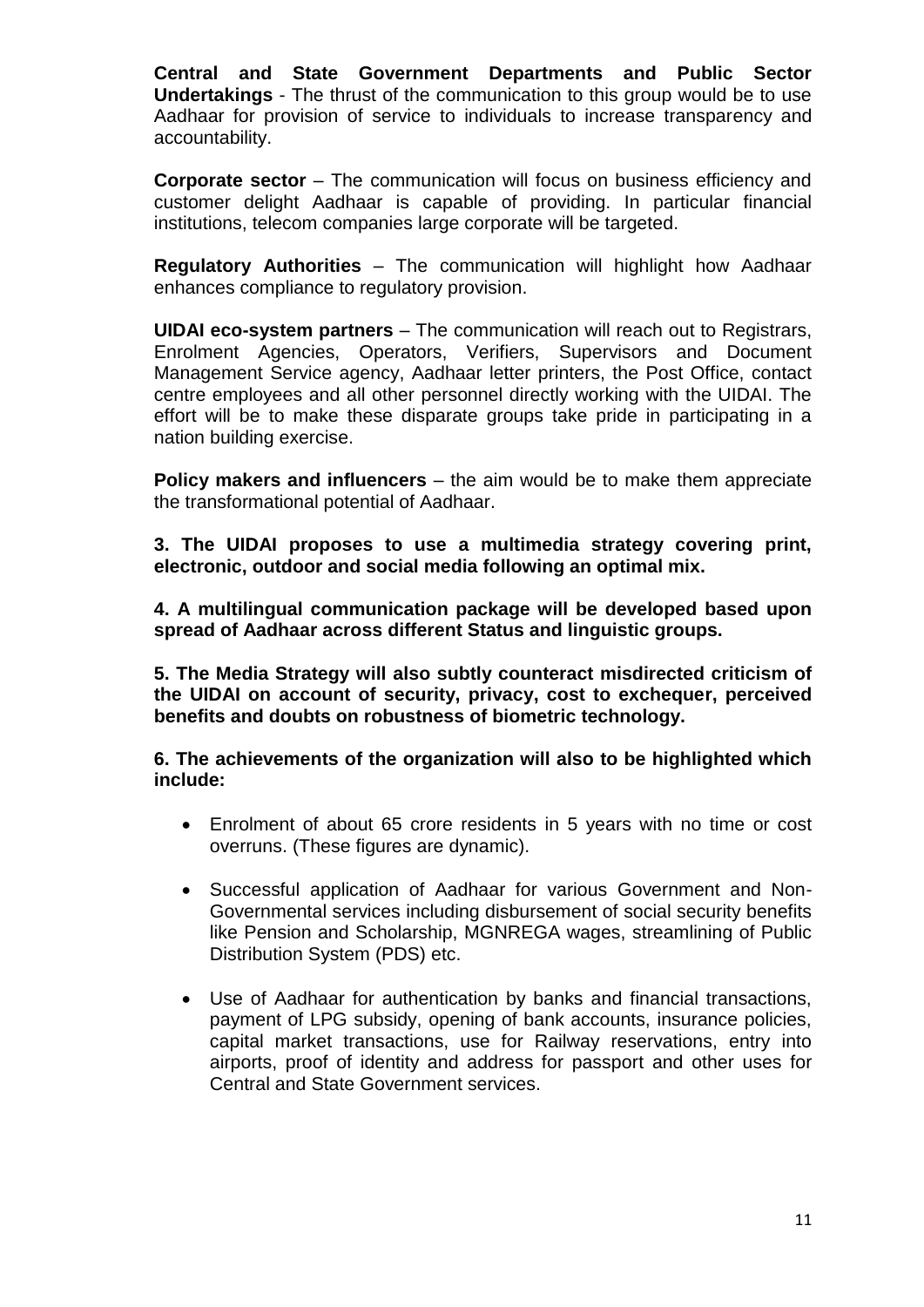## **4.2 Selection of agency**

4.2.1 The agency hired through this RFP will be required to sign an agreement with UIDAI, accepting the terms and conditions laid down by UIDAI (including but not limited to as given under various sections and annexures of this RFP document). After signing of the agreement, no variation or modification of the terms of the agreement shall be made except by written amendment signed by both parties.

#### **4.3 Allocation of Work**

The UIDAI will provide in-principle approval to a three year media plan and administrative approval for annual plans. In addition, briefs may be given from time to time for specific assignments.

The selected agency shall not assign the project to any other agency, in whole or in part, to perform its obligation under the agreement. **Being hired as an Agency through this RFP does not guarantee that the Agency shall be awarded any project / assignment during the tenure of the agreement.** 

UIDAI reserves the right to ask the agency to re-work on the creative/script/storyboard as many times till the work is approved. The final output would also be approved by competent authority before release. The UIDAI will be the final authority for selection of creative design/scripts/storyboards.

4.3.1 **Payment of all works, print creative/display creative/marketing collaterals/TV commercials/short-films/any other work will be based as per DAVP rates prevalent at the time of allocation of work.**

**4.3.2 In cases, where there are no DAVP rates for a particular type of work, then appropriate tendering procedure for such activity would be resorted to by UIDAI.** 

**4.3.3 For print creatives, when UIDAI chooses to get a particular creative released in newspapers through the creative agency, then the release of advertisement will be executed by the agency at DAVP rates and no separate costs for designing the creative will be paid.**

**4.3.4 For design and release of print advertisements such as tender notices/vacancy circulars etc., the release of advertisement will be executed by the agency at DAVP rates and no separate costs for designing the creative will be paid.**

**4.3.5 When UIDAI chooses to get a particular creative released in newspapers through DAVP, the creative agency will be paid design charges at DAVP rates, prevalent at the time of release.**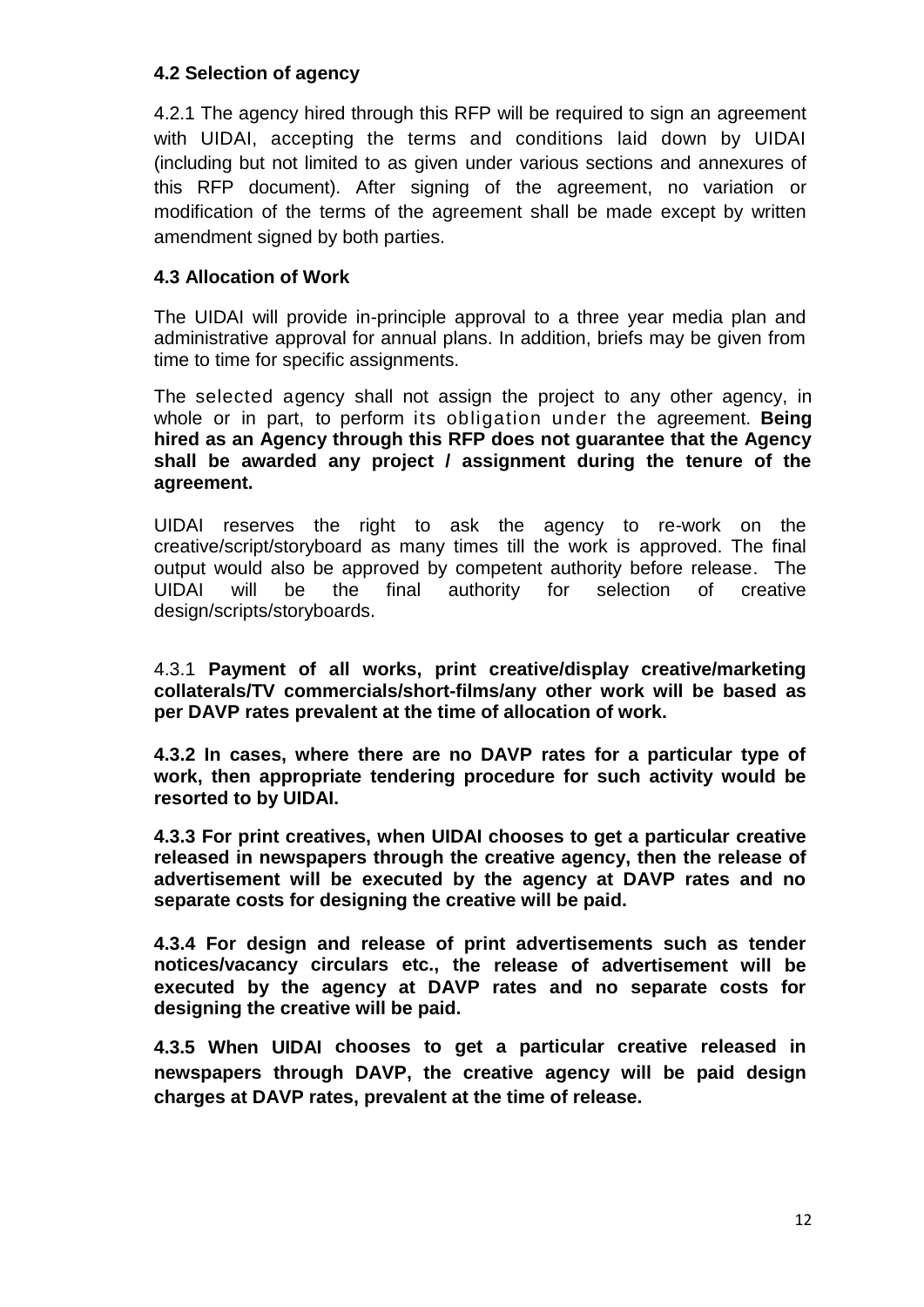## **SECTION V: GENERAL CONDITIONS**

#### **5.1 Processing Fee**

The application complete in all respects, should be submitted along with a demand draft of Rs.1,000 (non-refundable), drawn in favour of "PAO, UIDAI, New Delhi" payable at New Delhi as processing fee.

#### **5.2 Penalties**

5.2.1 In case of delay in execution of the assigned work by the agency hired through this RFP, UIDAI may impose a penalty of 0.5% of the project value per week or part thereof of delay (subject to maximum of 10%) may be imposed by UIDAI. If the delay is beyond 2 weeks then UIDAI may annul the project and shall be free to get it done from other agencies at the risk and cost of the agency hired through this RFP. UIDAI may debar and blacklist the Agency for applying in future tenders/empanelment also.

5.2.2 If any of the services performed by the Agency fails to conform to the specifications of the assigned project or in the event of failure of the project due to indifferent ( such as inadequate interaction with UIDAI), negligent (such as quality of deliverable not up to the mark), nonsupportive attitude (such as non-engagement of adequate resources in the prescribed time frame), of the Agency and UIDAI decides to abort the contract because of such failure, then a sum up to 50% of the value of the contract shall be recovered from the Agency. This shall be without prejudice to other remedies available under law and this agreement with UIDAI.

## **5.3 Performance Bank Guarantee (PBG)**

The successful agency shall at its own expense deposit with UIDAI, within a week of the date of notice of selection or prior to signing of the agreement whichever is earlier, **an unconditional and irrevocable Performance Bank Guarantee (PBG) of Rs.5 lakhs from a nationalized bank or in the form of Fixed Deposit Receipt (FDR) with lien marked to Pay & Accounts Officer, UIDAI, New Delhi.** The PBG will be payable on demand, for the due performance and fulfilment of the agreement and be valid beyond three months of the period of agreement.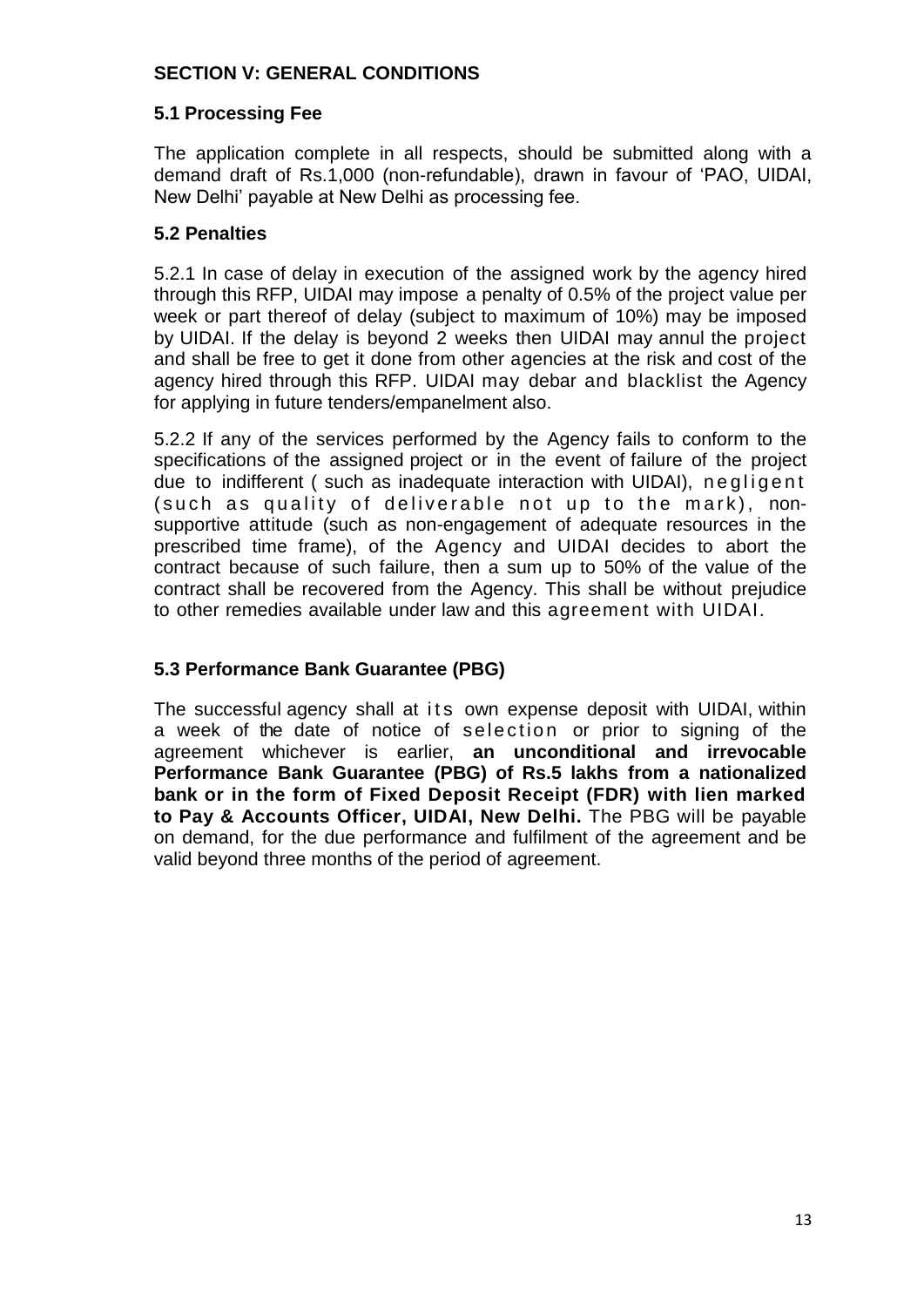# **SECTION VI: GENERAL TERMS AND CONDITIONS OF AGREEMENT**

The following terms and conditions are of a general nature, and are given here only for the information of the applicant.

## **6.1 Nativity**

The organization must be incorporated in India as per details given under 3.1.

# **6.2 Relationship**

- a) Nothing mentioned herein shall be construed as relationship of master and servant or of principal and agent as between the "UIDAI and "the applicant. No partnership shall be constituted between UIDAI and the applicant by virtue of this agreement nor shall either party have powers to make, vary or release agreement obligations on behalf of the other party or represent that by virtue of this or any other agreement a partnership has been constituted, or that it has any such power. The applicants shall be fully responsible for the services performed by them or on their behalf.
- b) Neither party shall use the other parties name or any service or proprietary name, mark or logo of the other party for advertising or promotional purpose without first having obtained the other party's prior written approval.

# **6.3 Right to rejection and Right to annulment**

UIDAI reserves the right to reject any bid obtained through this RFP and to annul the entire RFP process and reject all such requests at any time during this process, without thereby incurring any liability to the affected applicant(s) or any obligation to inform the affected applicant(s) of the grounds for such decision.

## **6.4 No obligation**

Being hired as an Agency through this RFP does not guarantee that the Agency shall be awarded any project / assignment during the tenure of the agreement.

# **6.5 Fraud and Corruption**

UIDAI requires that the applicant engaged through this process must observe the highest standards of ethics during the performance and execution of the awarded project(s). The following terms apply in this context:

UIDAI will reject any bids , if the applicant recommended for selection, has been determined by UIDAI to having been engaged in corrupt, fraudulent, unfair trade practices, coercive or collusive.

These terms are defined as follows:

- (a) "Corrupt practice" means the offering, giving, receiving or soliciting of anything of value to influence the action of UIDAI or any personnel in during the tenure of agreement.
- (b) "Fraudulent practice" means a misrepresentation of facts, in order to influence a procurement process or the execution of a contract, to UIDAI, and includes collusive practice among applicants (prior to or after Proposal submission) designed to establish proposal prices at artificially high or non-competitive levels and to deprive UIDAI of the benefits of free and open competition.
- (c) "Unfair trade practices" means supply of services different from what is ordered on, or change in the Scope of Work which was agreed to.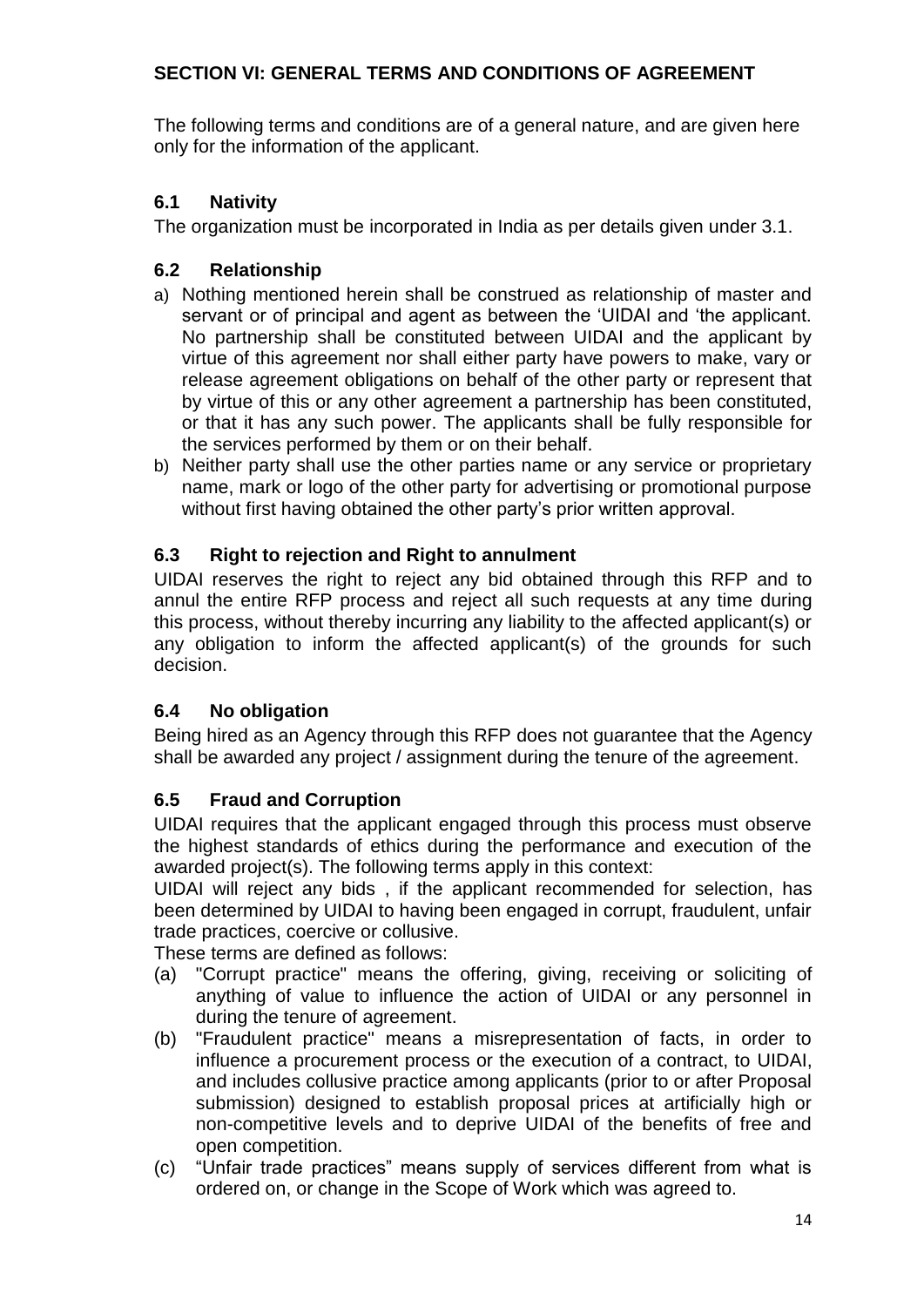- (d) "Coercive practices" means harming or threatening to harm, directly or indirectly, persons or their property to influence their participation during the period of agreement.
- (e) "Collusive practices" means a scheme or arrangement between two or more applicants with or without the knowledge of the UIDAI, designed to establish prices at artificial, non-competitive levels;

UIDAI will reject an application for award, if it determines that the applicant recommended for award has, directly or through an agent, engaged in corrupt, fraudulent, unfair trade, coercive or collusive practices in competing for any assisgned project during the agreement.

# **6.6 Confidentiality**

Information relating to evaluation of application and recommendations concerning awards shall not be disclosed to the applicants who submitted the applications or to other persons not officially concerned with the process. The undue use by any applicant of confidential information related to the RFP process may result in the rejection of his/her application.

## **6.7 Governing Language**

All documents relating to agreement shall be written in English Language.

## **6.8 Applicable Law**

Applicable Law means the laws and any other instruments having the force of law in India as they may be issued and in force from time to time.

## **6.9 Jurisdiction of Courts**

All legal disputes between the parties shall be subject to the jurisdiction of the Courts situated in New Delhi only.

## **6.10 Tenure**

UIDAI shall hire the agency for one year. The duration of agreement may be extendable upto three years (one year at a time), at the sole discretion of UIDAI on same terms & conditions.

## **6.11 Advertising and Promotion**

The advertisement and marketing material (posts, marketing brochure and postal letters etc.) used by the agency shall be in accordance with the agency shall be in accordance with the guidelines laid down by UIDAI from time to time( For present guidelines please visit [http://uidai.gov.in/images/commdoc/logo%20guidelines.pdf\)](http://uidai.gov.in/images/commdoc/logo%20guidelines.pdf)

## **6.12 Indemnity**

The applicants will indemnify UIDAI against any misuse of UIDAI Name, Brand Name - AADHAAR and Logo. For any misuse of UIDAI name and logo, the applicant themselves will be held responsible. UIDAI will take necessary legal and other actions for such cases. UIDAI will not be responsible for any miscommunication or harm caused to any party because of any misrepresentation of its name and logo by the applicant.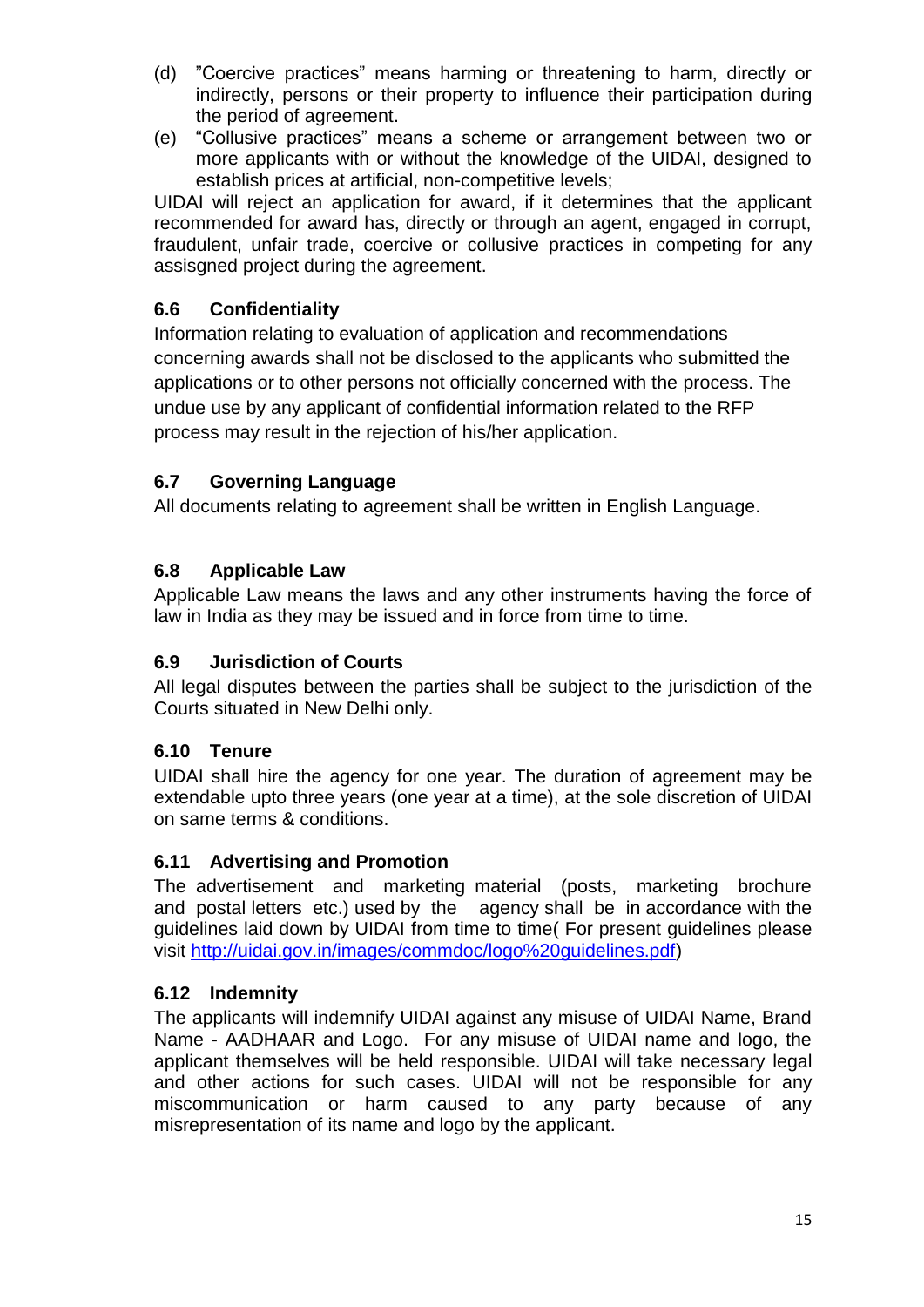# **6.13 Termination / Withdrawal**

- a. Without prejudice to any other right or remedy it may have, either party may terminate this Agreement at any time by giving one month advance notice in writing to the other party.
- b. UIDAI reserves the right to withdraw/ terminate agreement with agency in any of following circumstances:
	- i Applicant becomes insolvent, bankrupt, resolution is passed for the winding up of the applicant's organization
	- ii Information provided to UIDAI is found to be incorrect;
	- iii Agreement conditions are not met within the specified time period;
	- iv Misleading claims about the agreement status are made;
	- v Clear evidence is received that selected agency has breached copyright laws/ plagiarised from another source;
- c. If the agency does not execute the contract to the satisfaction of the UIDAI then the UIDAI may invoke any or all of the following clauses.
	- (i) Forfeit the Performance Guarantee Amount
	- (ii) Terminate the agreement without any liability of UIDAI towards the agency.

## **6.14 Only one application**

An applicant may only submit one proposal on its own. If an applicant submits more than one proposal on its own, both proposals shall be disqualified.

## **6.15 Amendment**

At any time prior to deadline for submission of applications, UIDAI may for any reason, modify this document. The amendment document shall be notified through website and such amendments shall be binding on all applicants.

## **6.16 Disclaimer**

- (i) This RFP is not an offer by the UIDAI, but an invitation to receive responses from eligible interested entities for being hired as creative advertising agency for the UIDAI. No contractual obligation whatsoever shall arise from this process.
- (ii) The evaluation shall be strictly based on the information and supporting documents provided by the applicants in the application submitted by them. It is the responsibility of the applicants to provide all supporting documents necessary to fulfil the mandatory eligibility criteria. In case, information required by UIDAI is not provided by applicant, UIDAI may choose to proceed with evaluation based on information provided and shall not request the applicant for further information. Hence, responsibility for providing information as required in this form lies solely with applicant.

## **6.17 Binding Clause**

All decisions taken by the UIDAI regarding this contract shall be final and binding on all concerned parties.

## **6.18 Agency's Integrity**

The Agency is responsible for and obliged to conduct all contracted activities as defined in the scope of work in accordance with the Contract.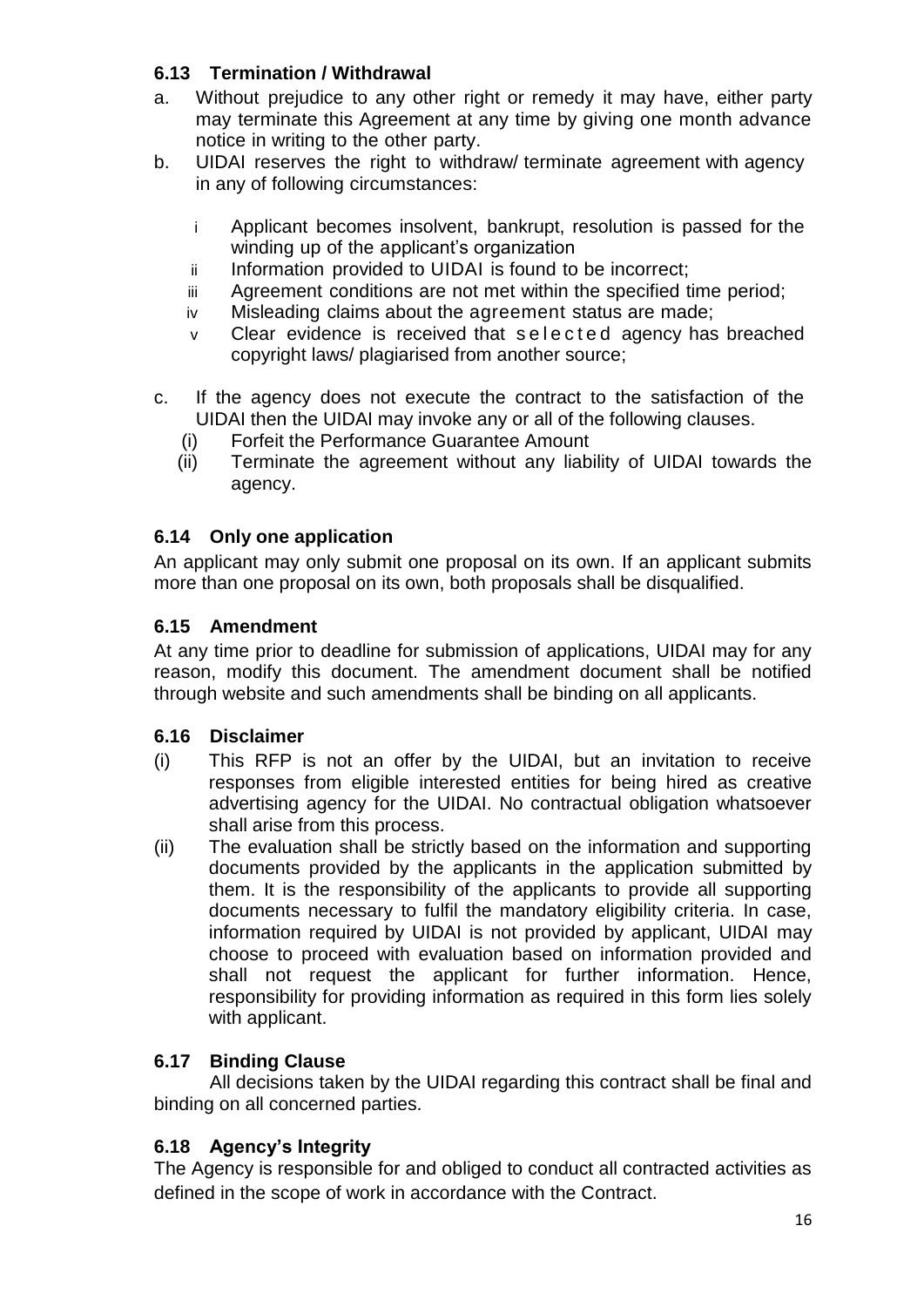#### **6.19 Agency's Obligations**

- a. The Agency is obliged to work closely with the UIDAI"s staff, act within its own authority and abide by directives issued by the UIDAI.
- b. The Agency will abide by the job safety measures prevalent in India and will free the UIDAI from all demands or responsibilities arising from accidents or loss of life the cause of which is the Agency"s negligence. The Agency will pay all indemnities arising from such incidents and will not hold the UIDAI responsible or obligated.
- c. The Agency is responsible for managing the activities of its personnel or sub-contracted personnel and will hold itself responsible for any misdemeanour.
- d. The Agency will treat as confidential all data and information about the UIDAI, obtained in the execution of his responsibilities, in strict confidence and will not reveal such information to any other party without the prior written approval of the UIDAI.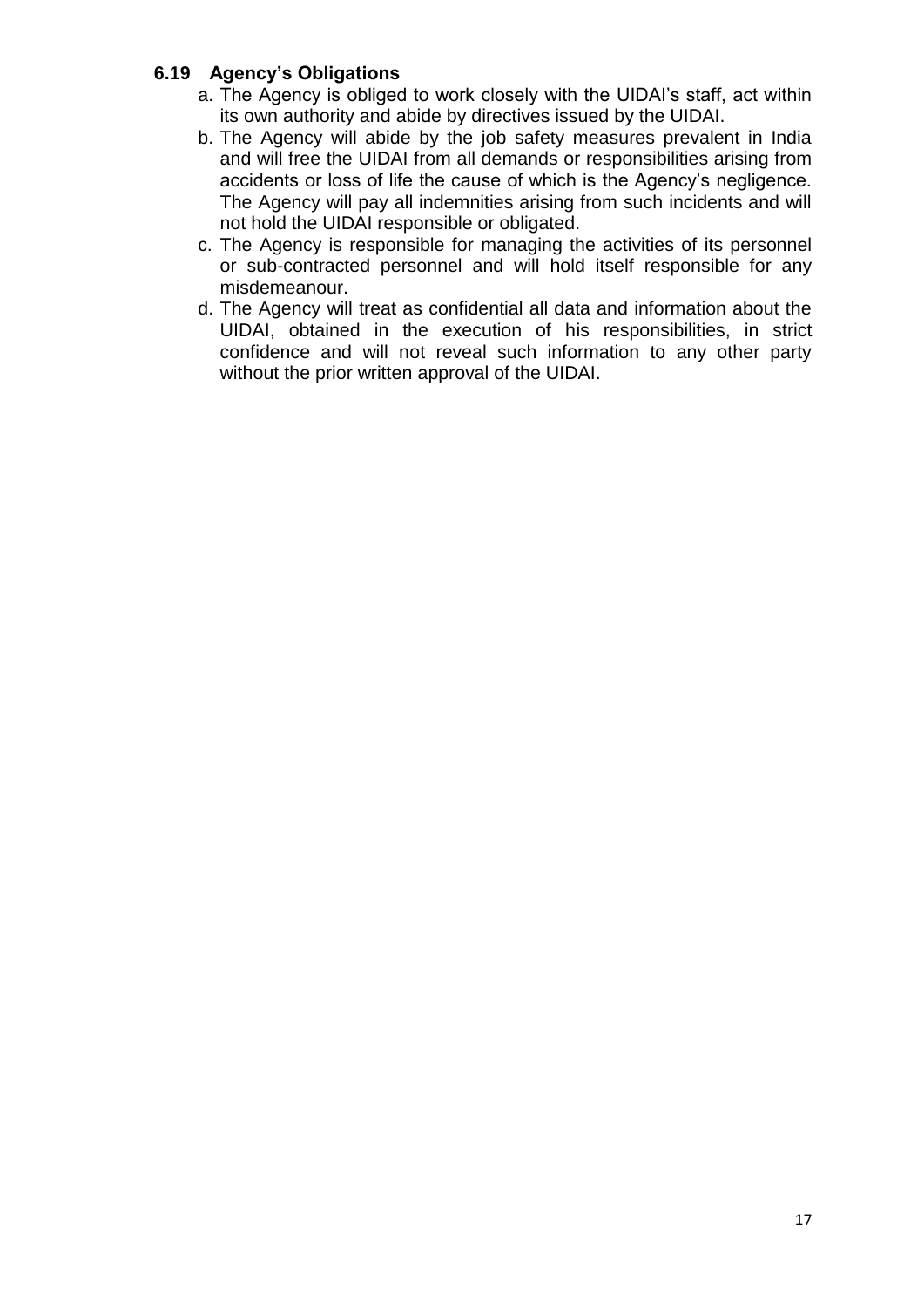## **SECTION VII: SPECIFIC TERMS AND CONDITIONS**

**7.1** UIDAI will have right to drop any agency without assigning any reason whatsoever. UIDAI also reserves the right to modify the term and conditions for agreement.

**7.2** The advertising agency is expected to maintain high level of professional ethics and will not act in any manner, which is detrimental to UIDAI"s interest. Agency will maintain confidentiality on matters disclosed till proper instruction is issued for publication.

**7.3** The agency should be able to execute order at short notices and even on holidays.

**7.4** Agency should have resources with proficiency and proof-reading facilities in all Scheduled Indian Languages

**7.5** Selection of artwork will be entirely on UIDAI's discretion

**7.6** Artwork/ Commercial once selected will be the property of UIDAI and it can be repeatedly used in different media like print, outdoor, electronic etc without seeking permission from the agency or paying any commission/fees/royalty. Agency has to provide original soft copy of open file to UIDAI. The agency cannot use the concept, artwork, for other clients once UIDAI selects it.

**7.7** UIDAI reserves the right to make necessary modification to the selected artwork, concept, etc.

**7.8** UIDAI reserves the right for rejection of any/all applications without assigning any reason whatsoever. All decisions taken by UIDAI would be final and no further representation in this regard will be entertained.

**7.9** UIDAI also reserves the right to employ any agency other than the agency hired through this RFP.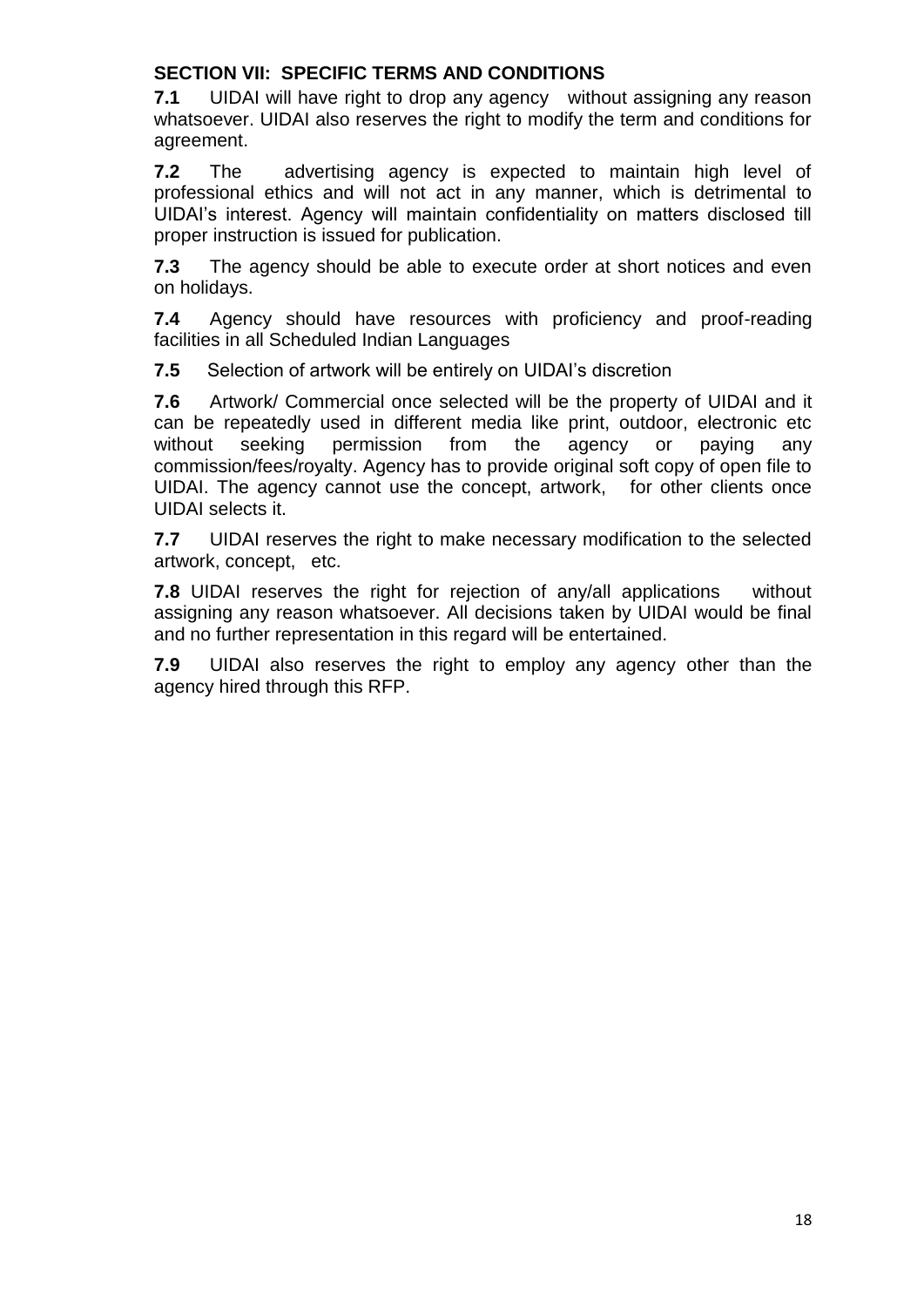## **ANNEXURE I: DECLARATION (ON THE RESPONDENT'S LETTER HEAD)**

#### **DECLARATION**

- i. I, \_\_\_\_\_\_\_\_\_\_\_\_\_\_\_ (Name & Designation) solemnly affirm that the facts stated above are correct and nothing has been withheld. If any information submitted above, is found to be false or fabricated, I may be liable to be debarred from this and future RFP/tendering process
- ii. I permit UIDAI to inspect my records to ascertain the above facts.
- iii. I permit UIDAI to cross check the above facts from any other source.
- iv. I or my authorized representative, if required by UIDAI, would make a presentation before the duly constituted Committee at my own cost.
- v. I will abide by the decision of UIDAI regarding agreement.
- vi. I have read & understood the RFP and agree to all the terms & conditions stated therein.

**SIGNATURE** 

Full name and designation:

Date:

(Seal of organisation)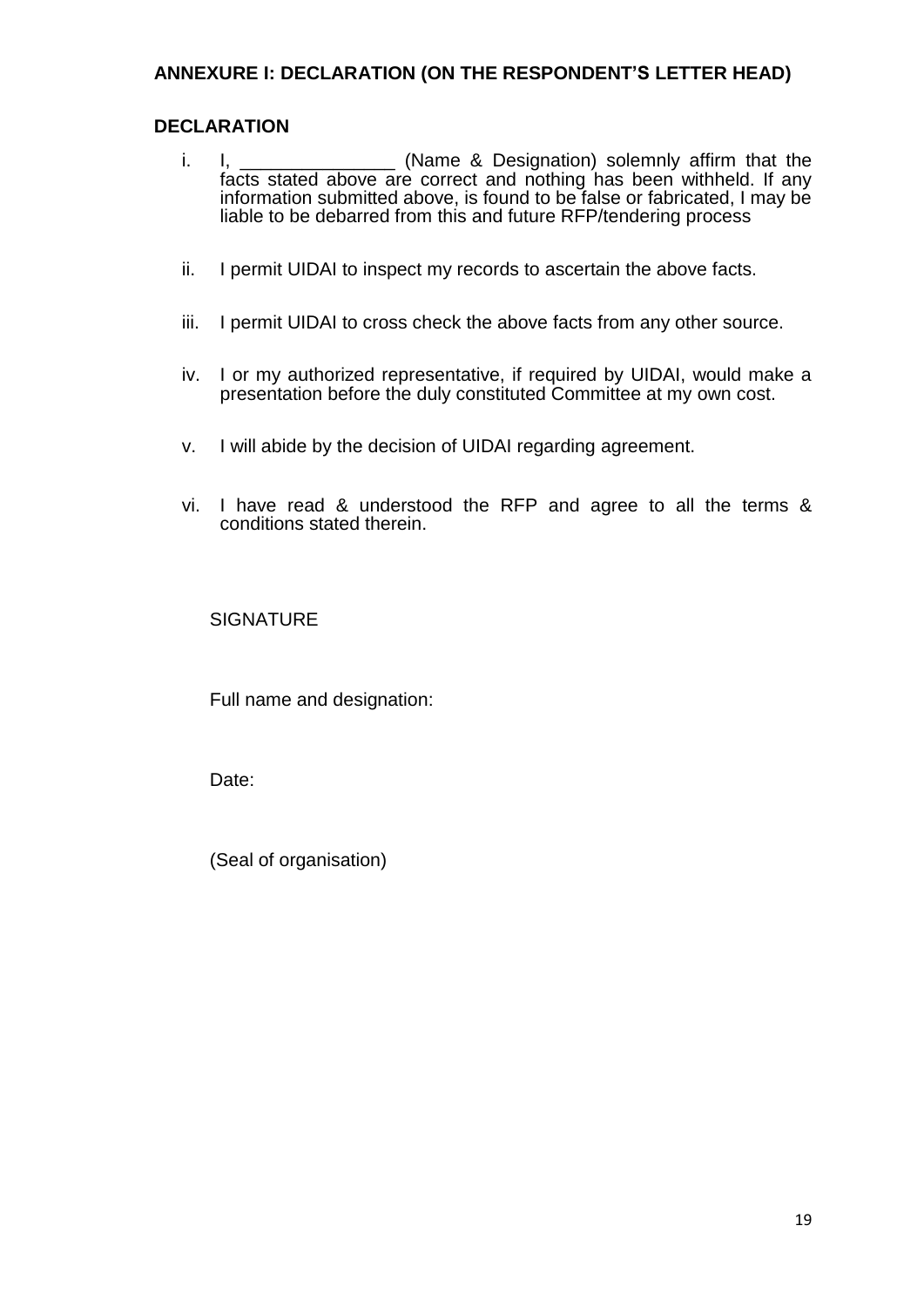# **ANNEXURE II: Qualification Criteria**

| S No.          | <b>Description</b>                                                                                                                                                                                                                                                     | <b>Detail</b>                                                                                                                                                  |  |
|----------------|------------------------------------------------------------------------------------------------------------------------------------------------------------------------------------------------------------------------------------------------------------------------|----------------------------------------------------------------------------------------------------------------------------------------------------------------|--|
| 1              | Certificate of Registration                                                                                                                                                                                                                                            | The firm should posses and furnish certificate of                                                                                                              |  |
|                |                                                                                                                                                                                                                                                                        | registration/incorporation. It should also provide the<br>PAN & Service Tax registration. Submit documents in<br>support.                                      |  |
| $\overline{2}$ | Empanelled with DAVP                                                                                                                                                                                                                                                   | Please submit documents confirming that the agency is<br>empanelled with DAVP either as a Print-media creative<br>agency and/or as multi-media creative agency |  |
| 3              | <b>INS Accreditation</b>                                                                                                                                                                                                                                               | submit<br>Please<br>latest<br>document<br><b>INS</b><br>confirming<br>accreditation                                                                            |  |
| $\overline{4}$ | <b>Financial Turnover as</b><br>per audited balance<br>sheet duly certified by<br>Chartered Accountant/                                                                                                                                                                | FY 2011-12<br>FY 2012-13                                                                                                                                       |  |
|                | <b>Statutory Auditors</b>                                                                                                                                                                                                                                              | Submit the audited balance sheet                                                                                                                               |  |
| 5              | Head office/Branch<br>office in Delhi/NCR basis<br>INS handbook 2012-13                                                                                                                                                                                                | Submit document in support (INS letter etc.)                                                                                                                   |  |
| 6              | CVs of Key functionaries<br>(excluding support &<br>admin staff)                                                                                                                                                                                                       | Submit CVs of Creative Director, Manager Client<br>Servicing, Research & Production Person,<br>Event<br>Manager, etc                                           |  |
| 7              | Has the agency been<br>blacklisted/debarred/sus<br>pended/banned from<br>business dealings by<br>Ministry of Planning<br>(Planning Commission),<br>Gol or by Ministry of<br>Commerce, Gol that is<br>current as on the last<br>date of filing responses<br>to this RFP | Submit a declaration duly signed by authorised<br>signatory                                                                                                    |  |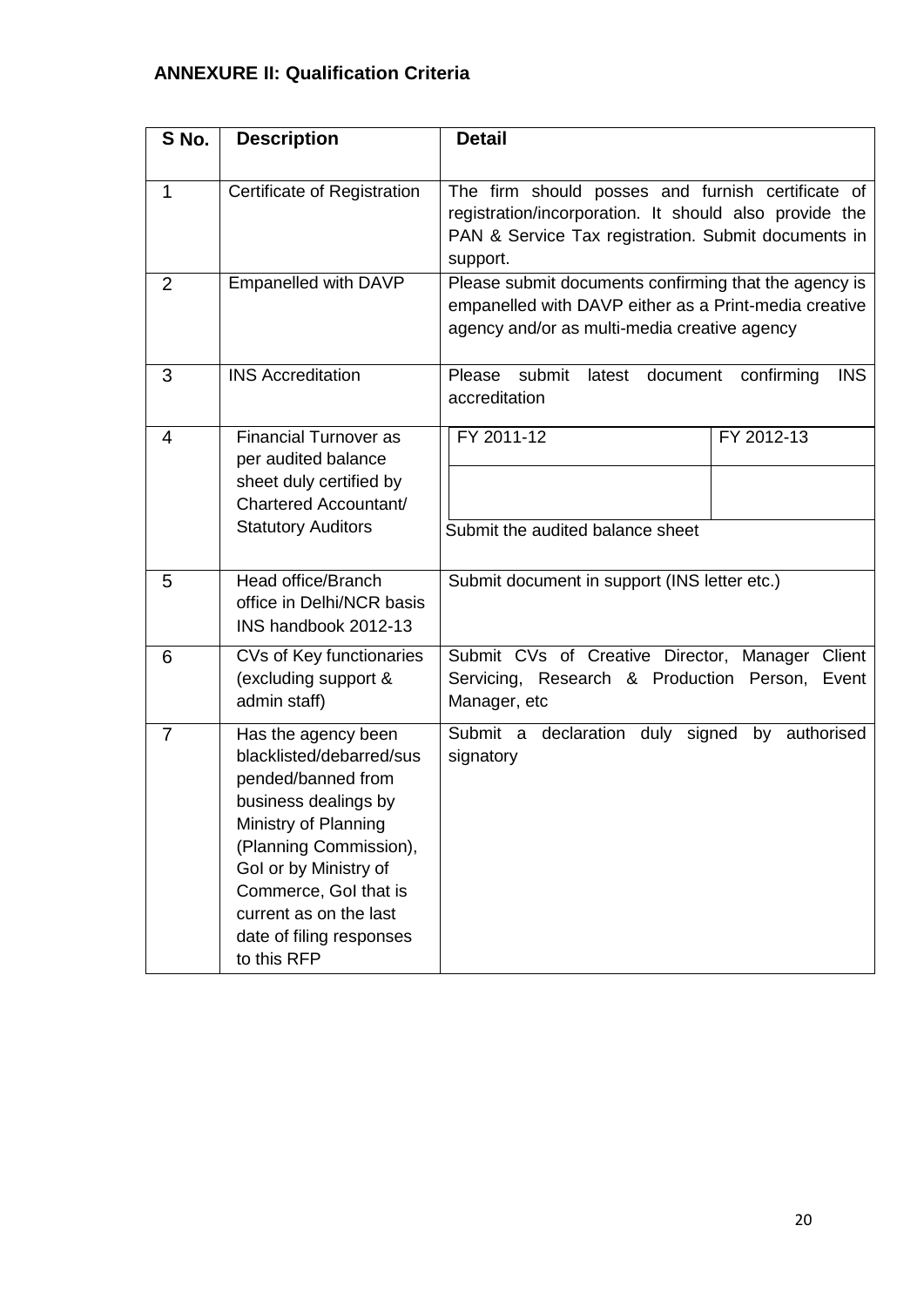#### **ANNEXURE II: contd…**

- 8. Attach the following:
	- Five best print creative work in last 3 years, ending FY 2013-14
	- Five best TV commercials/short-film produced in last 3 years ending FY 2013-14
	- Two best social media campaigns handled in last 3 years ending FY 2013-14
	- Two best internet marketing campaigns handled in last 3 years ending FY 2013-14

9. Details of at least three accounts of billing size not less than Rs.10 crore each, handled in each of the last two years ending FY 2013-14.

|   | S No.   Name of the Client * | Sector | Type of work | Value of work |
|---|------------------------------|--------|--------------|---------------|
|   |                              |        |              |               |
|   |                              |        |              |               |
| റ |                              |        |              |               |
|   |                              |        |              |               |
| 5 |                              |        |              |               |

#### 10. Office locations

| Metro City & Other Tier cities   Address |  |
|------------------------------------------|--|
|                                          |  |
|                                          |  |
|                                          |  |
|                                          |  |
|                                          |  |

Signature……………………………….

Certified By, in the capacity of………………………

Duly authorized to sign Proposal for

And on behalf of………………………..

Date…………………..Place……………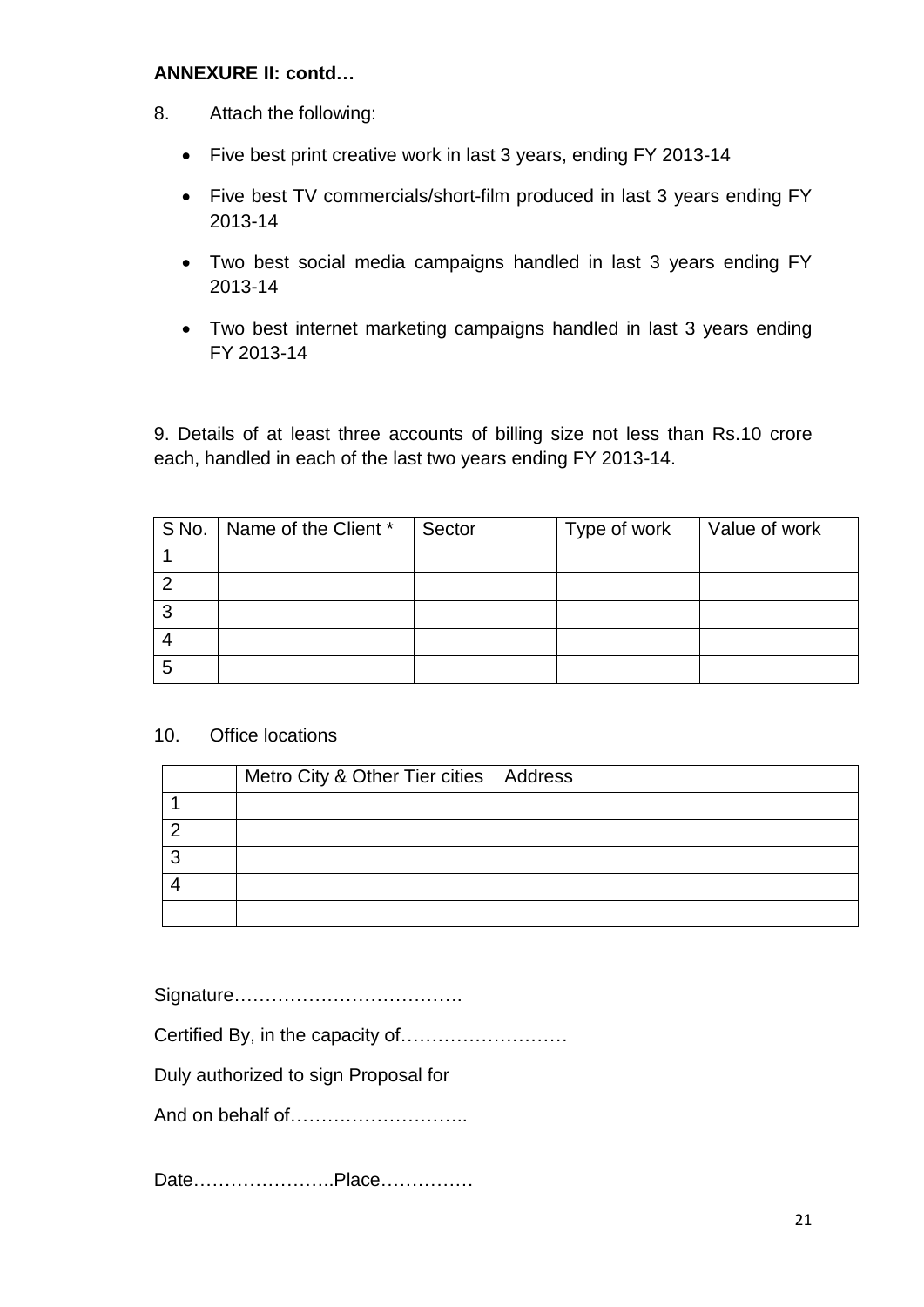## **ANNEXURE III: CHECKLIST FOR SUBMISSION OF RESPONSE TO RFP**

| <b>Description</b>              | <b>Detail</b>                                                                                                                                                                                                                                                                           | Y/N |
|---------------------------------|-----------------------------------------------------------------------------------------------------------------------------------------------------------------------------------------------------------------------------------------------------------------------------------------|-----|
| Eligibility<br><b>Documents</b> | Certificate of Registration/Incorporation. PAN &<br><b>Service Tax Registration</b>                                                                                                                                                                                                     |     |
|                                 | Proof of Empanelment with DAVP                                                                                                                                                                                                                                                          |     |
|                                 | INS Accreditation for the last five years ending FY<br>2013-14                                                                                                                                                                                                                          |     |
|                                 | Certified Annual Turnover of atleast Rs. 200 crores<br>per year for last 3 three years ending FY 2012-13                                                                                                                                                                                |     |
|                                 | Proof of Presence in Delhi/NCR as per INS<br>Handbook 2012-13                                                                                                                                                                                                                           |     |
|                                 | Dedicated team to service UIDAI (CVs of the team<br>intended to be deployed)                                                                                                                                                                                                            |     |
|                                 | Proof of past work (print, electronic, social media,<br>internet marketing)                                                                                                                                                                                                             |     |
|                                 | A declaration stating that agency has not been<br>blacklisted/debarred/suspended/banned<br>from<br>business dealings by Ministry of Planning (Planning<br>Commission), Gol or by Ministry of Commerce, Gol<br>that is current as on the last date of filing of<br>responses to this RFP |     |
|                                 | Duly signed Annexure I                                                                                                                                                                                                                                                                  |     |
| <b>Processing Fee</b>           | Demand Draft of Rs. 1000/- in favour of PAO UIDAI,<br>New Delhi payable at New Delhi in a separate<br>envelope                                                                                                                                                                          |     |

**Note:** All documents including annexure must be properly marked and sealed. The response to RFP should be submitted in one hard copy (signed on every page). In case of any discrepancy, the signed hard copy version will prevail.

| Certified By, in the capacity of     |  |
|--------------------------------------|--|
| Duly authorized to sign Proposal for |  |
|                                      |  |
| Date                                 |  |
| Place                                |  |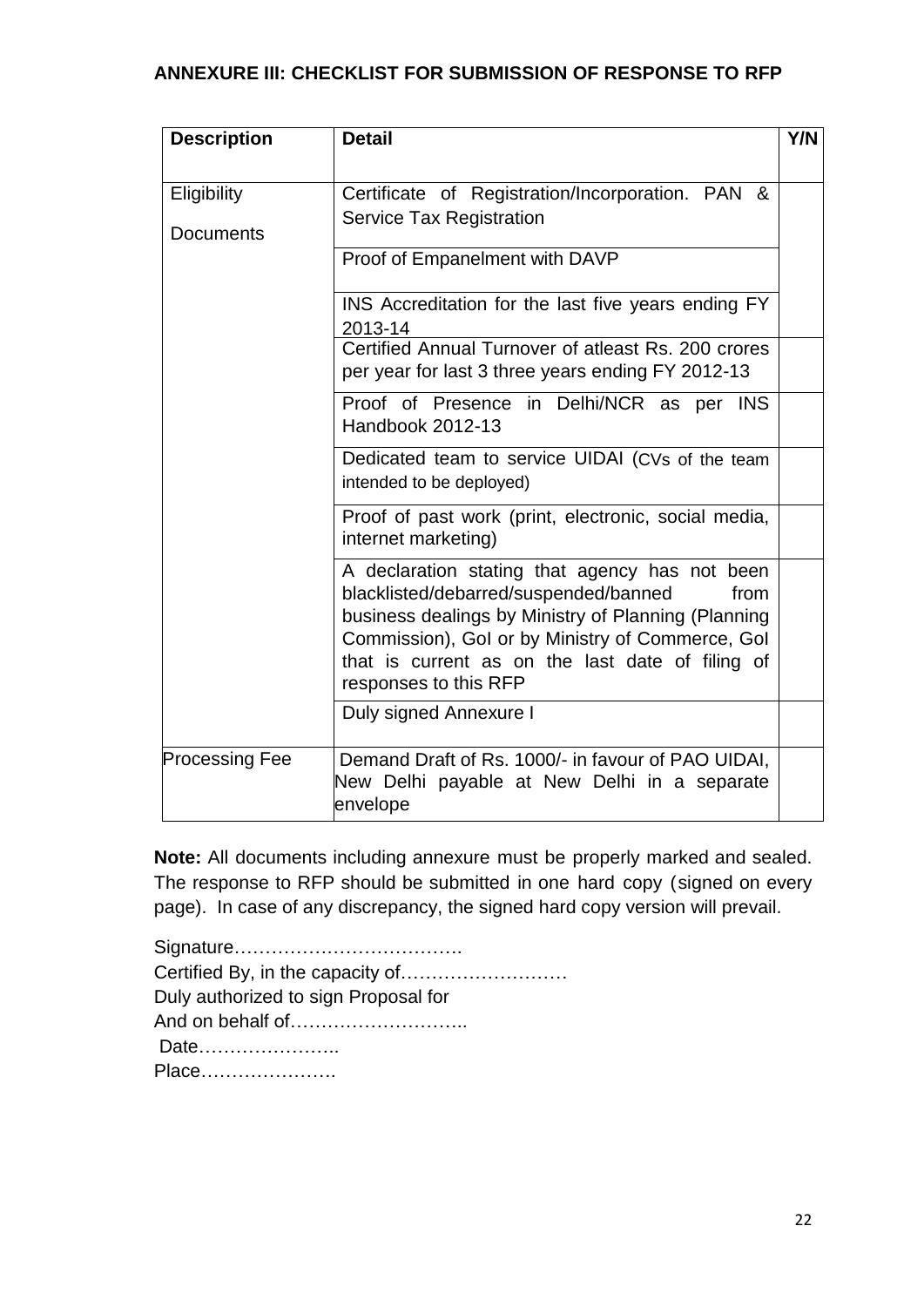## **ANNEXURE IV: TERMS AND CONDITIONS OF AGREEMENT**

- 1. The duration of agreement shall be initially for one year from the date of signing of agreement. UIDAI reserves the right to extend the same on yearly basis upto a total of three years based on periodic reviews to assess the performance during the specified duration, on the same terms & conditions.
- 2. The servicing team of the agency must be available to UIDAI, New Delhi as and when required by UIDAI.
- 3. All the work/project relating to the scope of work will be executed at DAVP rates or based on rates discovered through an appropriate tendering process.
- 4. The agency will have to obtain permission/license/ clearance, if any, from the concerned regulatory/statutory authorities at all stages at their own cost prior to releasing any publicity material.
- 5. UIDAI will sign an agreement with the agency. After signing of the agreement, no variation or modification of the terms of the agreement shall be made except by written amendment signed by both the parties.
- 6. When UIDAI chooses to get a particular creative released in newspapers through the agency, then the release of advertisement will be executed by the agency at DAVP rates and no separate costs for designing the creative will be paid.
- 7. When UIDAI chooses to get a particular creative released in newspapers through DAVP, the agency will be paid design charges as per DAVP rates, prevalent at the time of release.
- 8. In cases, where there are no DAVP rates for a particular type of work, then appropriate tendering procedure for such activity would be resorted to by UIDAI.
- 9. For design and release of advertisements, such as tender notices/vacancy circulars etc., the release of advertisement will be executed by the agency at DAVP rates and no separate costs for designing the creative will be paid.
- 10. A separate work order will be given to the agency for each project. The agency shall not assign the project to any other agencies, in whole or in part, to perform its obligation for fulfilling the project.
- 11. In case of delay in execution of the assigned work by the agency, UIDAI may impose a penalty of 0.5% of the project value per week or part thereof of delay (subject to maximum of 10%). If the delay is beyond 2 weeks then UIDAI may annul the project and shall be free to get it done from other agencies at the risk and cost of the agency hired through this RFP. UIDAI may debar and blacklist the Agency for applying in its future empanelment/hiring process.
- 12. If any of the services performed by the Agency fails to conform to the specifications of a assigned project or in the event of failure of a project due to indifferent ( such as inadequate interaction with UIDAI), negligent (such as quality of deliverable not up to the mark), non-supportive attitude (such as nonengagement of adequate resources in the prescribed time frame), of the Agency and UIDAI decides to abort the specific project because of such failure, then a sum up to 50% of the value of the project shall be recovered from the Agency. This shall be without prejudice to other remedies available under law and this agreement with UIDAI.
- 13. The agency shall at its own expense deposit with UIDAI, within a week of the date of notice of selection or prior to signing of the agreement whichever is earlier, an unconditional and irrevocable Performance Bank Guarantee (PBG) of Rs.4.5 lakhs from a nationalized bank in the form of Fixed Deposit Receipt (FDR) with lien marked to Pay & Accounts Officer, UIDAI, New Delhi. The PBG will be payable on demand, for the due performance and fulfilment of the agreement and be valid beyond three months of the period of agreement.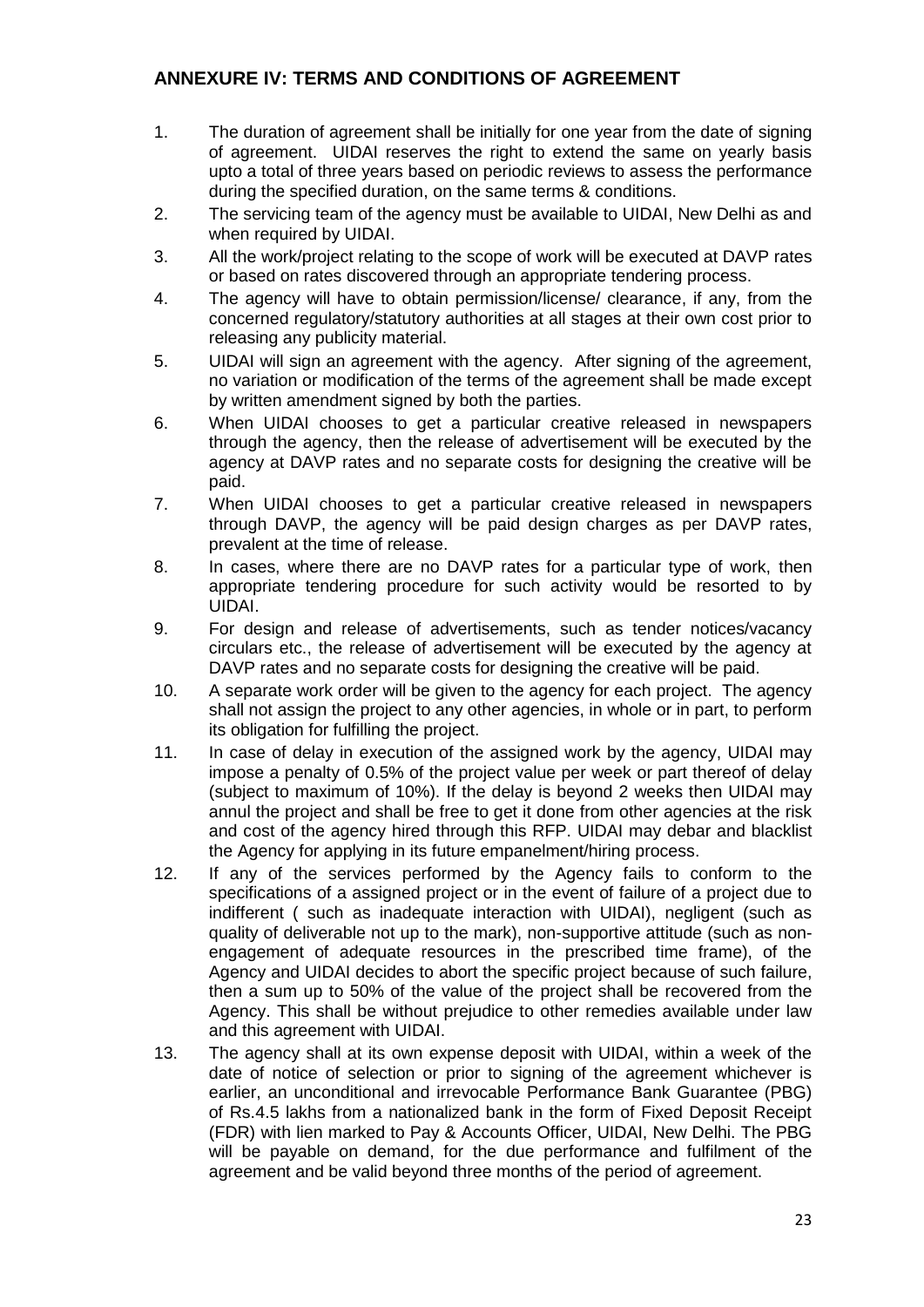- 14. Nothing mentioned herein shall be construed as relationship of master and servant or of principal and agent as between the "UIDAI and "the applicant. No partnership shall be constituted between UIDAI and the applicant by virtue of this agreement nor shall either party have powers to make, vary or release contractual obligations on behalf of the other party or represent that by virtue of this or any other agreement a partnership has been constituted, or that it has any such power. The applicants shall be fully responsible for the services performed by them or on their behalf.
- 15. The agency is expected to maintain high level of professional ethics and will not act in any manner, which is detrimental to UIDAI"s interest. Agency will maintain confidentiality on matters disclosed till proper instruction is issued for publication.
- 16. UIDAI will terminate the agreement, if the agency is found to be engaged in corrupt, fraudulent, unfair trade practices, coercive or collusive. These terms are defined as follows:
	- (a) "Corrupt practice" means the offering, giving, receiving or soliciting of anything of value to influence the action of UIDAI or any personnel in contract executions.
	- (b) "Fraudulent practice" means a misrepresentation of facts, in order to influence a procurement process or the execution of a contract, to UIDAI, and includes collusive practice among applicants designed to establish proposal prices at artificially high or non competitive levels and to deprive UIDAI of the benefits of free and open competition.
	- (c) "Unfair trade practices" means supply of services different from what is ordered on, or change in the Scope of Work which was agreed to.
	- (d) "Coercive practices" means harming or threatening to harm, directly or indirectly, persons or their property to influence their participation in the execution of contract.
	- (e) "Collusive practices" means a scheme or arrangement between two or more applicants with or without the knowledge of the UIDAI, designed to establish prices at artificial, non-competitive levels; UIDAI will reject an application for award, if it determines that the applicant recommended for award has, directly or through an agent, engaged in corrupt, fraudulent, unfair trade, coercive or collusive practices in competing for the contract in question.
- 17. Applicable Law would mean the laws and any other instruments having the force of law in India as they may be issued and in force from time to time.
- 18. All legal disputes between the parties shall be subject to the jurisdiction of the Courts situated in New Delhi only.
- 19. The advertisement and marketing material (posts, marketing brochure and postal letters etc.) used by the agency shall be in accordance with the guidelines laid down by UIDAI from time to time.
- 20. The applicants will indemnify UIDAI against any misuse of Brand Name and Logo. For any misuse of Brand name and logo, the applicant themselves will be held responsible. UIDAI will take necessary legal actions for such cases.
- 21. UIDAI will not be responsible for any miscommunication or harm caused to any party because of any misrepresentation of its name and logo by the applicant.
- 22. Without prejudice to any other right or remedy it may have, either party may terminate the agreement at any time by giving one month advance notice in writing to the other party.
- 23. UIDAI reserves the right to withdraw/ terminate agreement in any of following circumstances:
	- a) Applicant becomes insolvent, bankrupt, resolution is passed for the winding up of the applicant"s organization
	- b) Information provided to UIDAI is found to be incorrect;
	- c) Agreement conditions are not met within the specified time period;